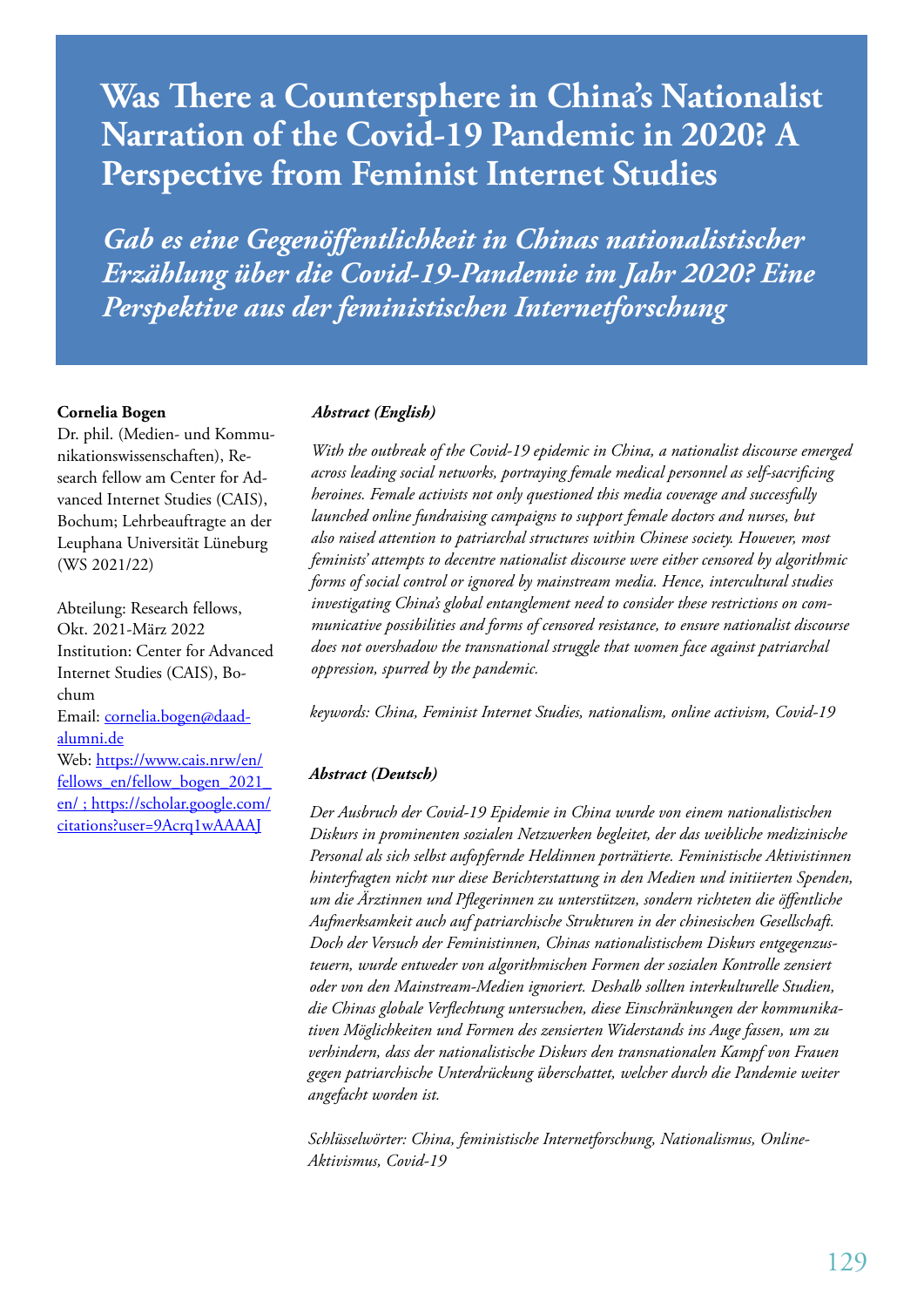# **1. Challenging Feminist Activism: Confucianism, Consumerism, Nationalism, and Media Surveillance in China's Cyber Culture**

China's ongoing modernization process has required negotiation between traditional culture and global norms, while aiming to develop a new coherent national value system that shapes both its internal identity and its external appearance as a soft power on the world stage (Wu / Mao 2011:2). The Western concept of feminism has posed challenges to China's "troubled relationship between history and modernity" (Wu / Mao 2011:5).

Gender is socially and culturally constructed (Butler 1999), and it has been argued that gender differences, familial hierarchy, heteronormative familialism, and patriarchal social arrangements are deeply rooted in Confucian East Asian countries.<sup>1</sup> In China, women are expected to perform the role of a caring and gentle wife (Peng 2020b:583), and are primarily responsible for child-rearing and domestic household management. As such, marriage is the traditional benchmark for judging a woman's social status and dignity (Chang et al. 2018:332). Despite Maoism, modernization, and globalization challenging traditional Confucianism, traditional gender roles have continued to persist in contemporary Chinese society, where women are subjugated under "Confucian patriarchy" (Mou et al. 2021:3). During the Mao era, the government promoted equal employment between women and men and cultivated a rather "masculinized" image of equally hardworking women. With the post-Mao marketization of the reform policy and economy in the 1980s, neoliberal ideas and a consumer economy began to foster new forms of female subjectivity (Ho / Jackson 2021:507), which changed from production to consumption and from political rights to personal success (Hou 2015:80). The introduction of non-governmental organizations in the mid-1990s spurred a new wave

of feminism, however it was conducted in a top-down manner, with NGOs closely cooperating with the All-China Women's Federation (ACWF) and the state (Hou 2015:81). A rather harmonious "feminism with Chinese characteristics" emerged, in which Chinese women did not use radically discursive weapons to press for economic and political gender equality, but implemented "consumerist freedom of choice", whereby financial independence served as the basis for women's sense of autonomy and security (Chang et al. 2018:334ff). Researchers found that instead of abandoning traditional gender roles, young Chinese women working as middle-class resellers in China's digital capitalism try to reconcile the neoliberal feminine ideal of a consumerist, individualistic woman with the ideal of a "self-sacrificing and familyoriented" woman (Zhang 2018:150). Large public protests are forbidden in China (Ho / Jackson 2021:508), so it was not until the emergence of the Internet in the early 2000s and the widespread use of smart phones in the 2010s that feminist activism gained public traction. Young grass-root feminist activists began surpassing the triangular relationship between the state, ACWF, and NGOs by initiating broad discussions about gender issues (Hou 2015:79). They employed the strategy of "making news" to orchestrate activities against the discrimination of women in public spaces, as seen in the 'Occupy Men's Toilets' movement in 2012 (Li / Li 2017:11,14f). New forms of feminist online activism emerged, directed against domestic violence, sexual harassment, and heteronormativity ("The Vagina event", 2013).<sup>2</sup> Young activists aimed to promote more genderconscious journalism (Wang / Driscoll 2018). Ordinary users produced and distributed their own entertainment formats on popular social media platforms, such as Weibo, to challenge traditional gender concepts (Mao 2020).

At the same time, the Chinese government fears that critical discourses of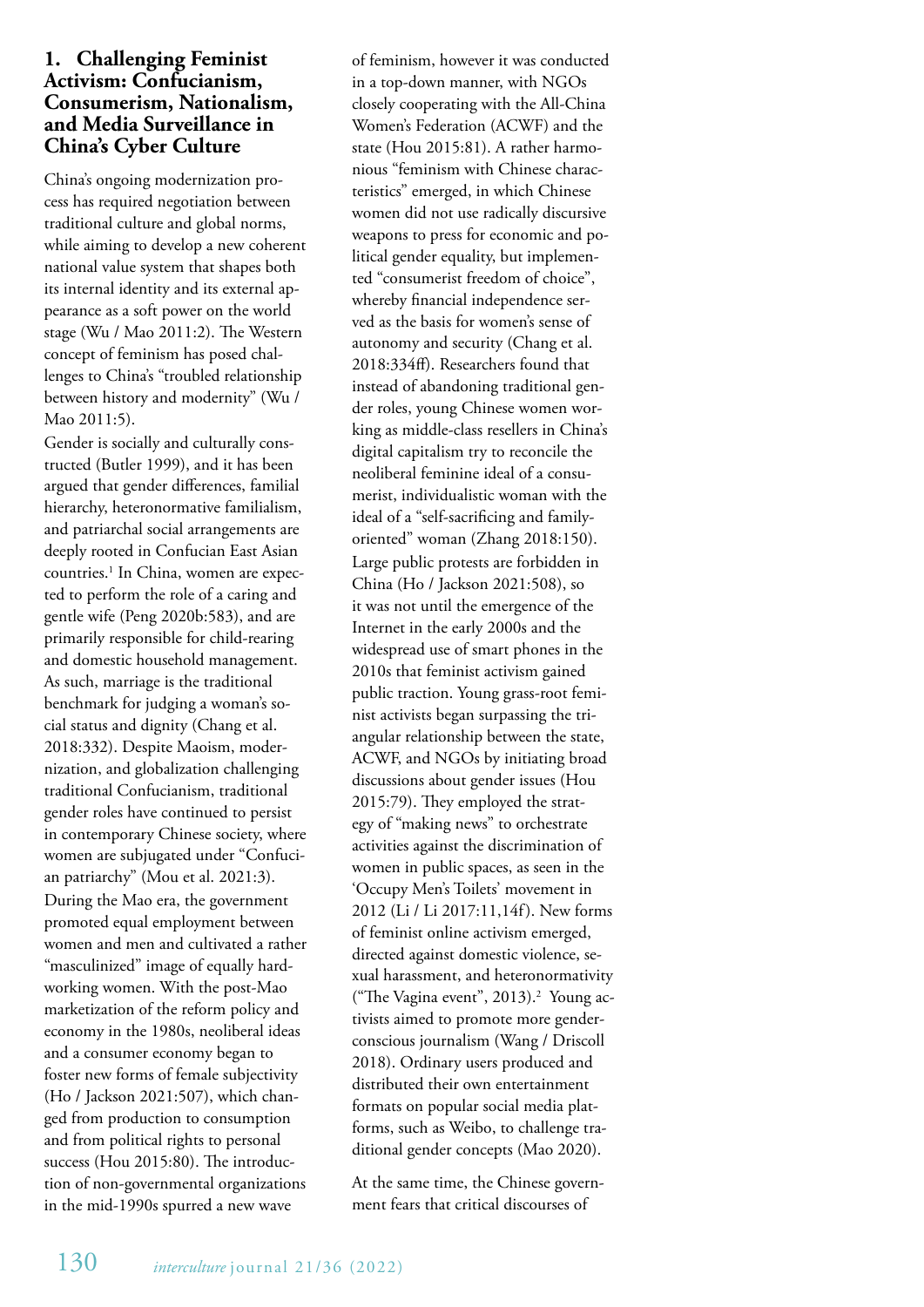gender might lead to criticism of its reform policies. Internet surveillance and algorithmic control of content has become more sophisticated in recent years. The #metoo social media campaign of 2018 was initially tolerated and received much public attention in China, but was censored after accusations against a television host risked harm to the image of state media (Mou et al. 2021:2). In April 2021, several feminist accounts on Weibo were shut down, and feminist activists began to find ways to circumvent censorship (Ho / Jackson 2021:508). For example, creating personal social media accounts with different pseudonyms after their official Chinese feminist group accounts were censored (Xiao 2018:744).

Furthermore, scholars have observed a prevalent "misogynist culture" (Hou 2015:84), a "masculine cyberculture that follow[s] the same patriarchal structure as the real world" (Xiao 2018:739). They have identified a growing gender antagonism (Wu / Dong 2019) and discuss how feminist activists and women's organizations have been depicted as unpatriotic by male nationalist Internet users (Peng 2020a:93ff). Schneider (2018) has described how digital information and communication technologies, state governance of the Internet, and social groups as networked communities (e.g. digital nationalists) have fostered nationalist discourse in China's online publics. Scholars identify a sense of superiority of Confucian civilization as a central characteristic of contemporary nationalism (Schroeder 2018: 74ff).

The Covid-19 pandemic became another opportunity for digital nationalists to promote nationalist governance. When the epidemic was officially announced to Chinese audiences on 20 January 2020, a patriotic media campaign was launched, appealing to national unity (Cai et al. 2021:8) and triggering active online user engagement. This was further fuelled by anti-Chinese discourse that had been circulated by Western media (e.g. Australia, Denmark, U.S.A.) since the end of January (Wang 2020a:157). Despite China being described as an authoritarian capitalist country (Witt / Redding 2012), over the course of 2020, the pandemic became a proxy war between the allegedly competing "capitalism/anticommunism" and "communism" ideologies in Chinese and U.S. American media (Wang 2020a:157f). In early 2021, worldwide media finally began debating the cultural rather than political reasons for why some East Asian countries handled the pandemic better than their Western counterparts (Kleine 2021).

The scholarly debate outlined above identifies a revival of traditional gender roles and the government's promotion of consumerism, nationalism, and internet regulation as a means to maintain socio-political order. At least three main roles for women in China can be identified – the traditional gender role, consumers or entrepreneurs, and activists. In this paper I explore how feminist activism can exist within a cyber culture dominated by nationalism and threatened by censorship. In particular, could a feminist counter discourse develop within the nationalistic narrative that characterized China's health crisis communication in 2020?

#### **2. The Framework of the Study**

This critical digital social research study will firstly reconstruct how the patriotic media campaign portrayed female medical personnel as heroines to stage a united people's war against the virus. Feminist media studies has recently shifted from analyzing media representations of women to analyzing women's power over their (re)presentation (Kanai 2015: 85). Against this backdrop, I then shed light on the emergence of a feminist online counter-public that a) criticized the representation of female medical personnel in mainstream media, b) questioned the government's pandemic control measures, and c) successfully initiated online fundraising activities.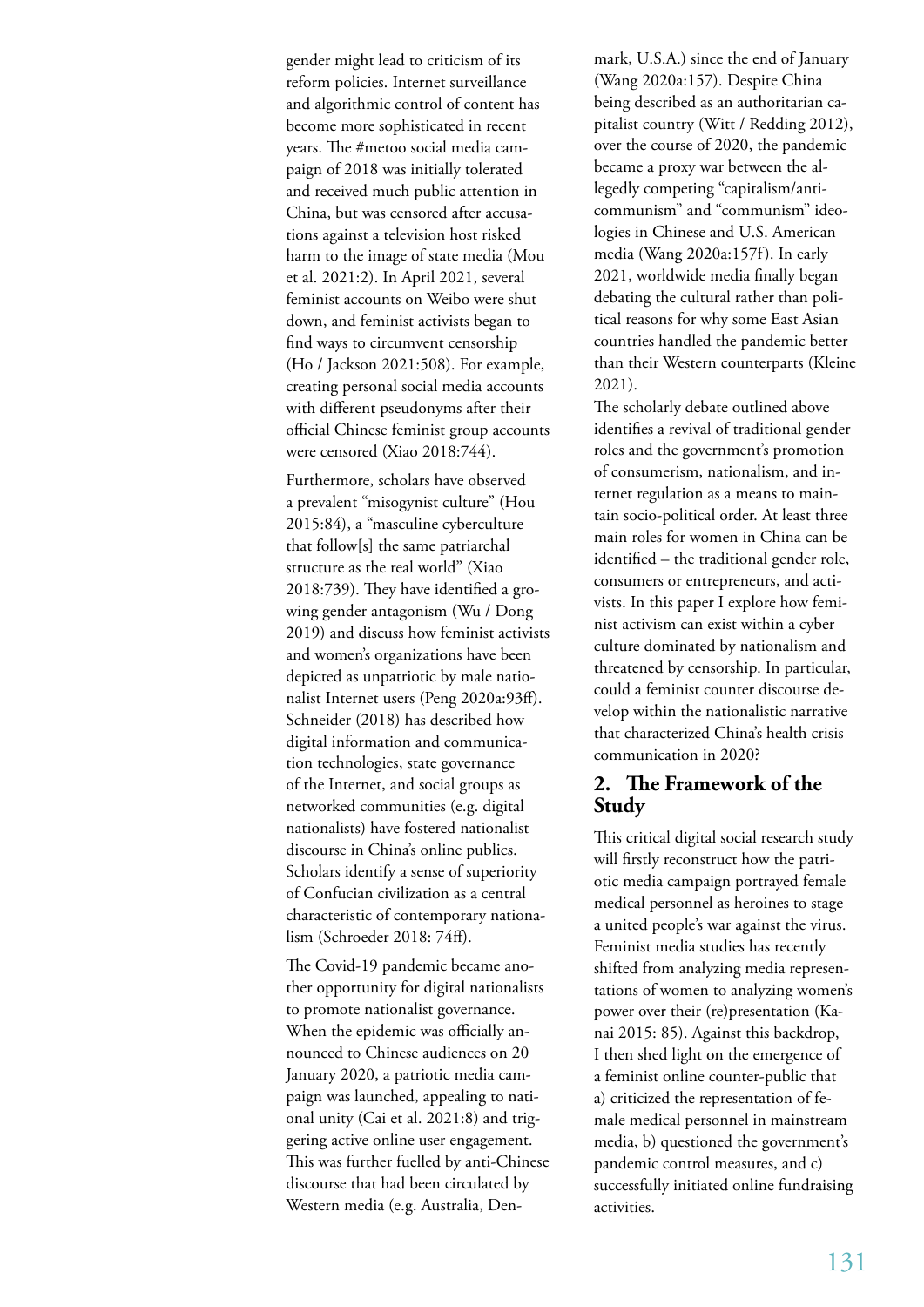I will then not only show how feminists attempted to decentre the nationalist discourse by raising attention to patriarchal structures in Chinese society, but also how these efforts were either censored or ignored by mainstream media throughout 2020. In this study, the reconstruction of socio-structural inequalities explores the interplay of three subfields of feminist Internet studies: a) feminist media studies (texts), b) cyberfeminism (users), and c) feminist technoscience (material infrastructures) (Leurs 2017:137). Hence, when conducting text-based critical analysis of expressions of power and their contestation by Chinese female users (a, b), it is important to also highlight the material infrastructures that aim to systematically silence female self-expressions with the help of censorship (c). Combining both interpretative and critical paradigmatic approaches (Kiguwa 2019:228ff), this study analyzes female netizens' approach to media images of women (interpretative approach) and how these images are connected to broader socio-political structures of inequality in China's patriarchal system (critical paradigm).

Social media is the dominant channel for contemporary public debates in China, so this study is centred upon an elaborate search of prominent platforms where different entities (e.g. individuals, companies, government offices, national and media outlets and other organisations) run public accounts to offer media content. These platforms include: Tencent's *WeChat* (Weixin) and its Mini-Program *QQ*, the micro-blogging service *Sina Weibo*, Bytedance's *TikTok* (*Douyin*) and Bytedance's information release and recommendation platform *Toutiao*, the video platform *Bilibili*, discussion forums like *Baidu* post bar, and the question-answer forum *Zhihu*. To reconstruct feminist activism, my research assistants $^3$  and I conducted a manual search with the Chinese search engine Baidu and screened the aforementioned social media platforms. We used keywords we had become

acquainted with by following users' online debates since February 2020. These included words such as "menstruation" ("月经"), "hygiene products" ("卫生 用品"), "protective suits" ("防护服"), phrases like "women's health" ("女性 医护"), "period poverty" ("月经贫 困") and the name "Jiang Shanjiao" ("江山娇"), a heavily debated virtual idol created by the Communist Youth League that became a proxy figure in users' feminist critique of female doctors' and nurses' work conditions.

A search for the same keywords in public social media accounts of news outlets such as *People's Daily, CCTV News* and *Xinhua News* showed very few results, demonstrating that journalists brought little attention to the topic of sanitary health protection for female medical professionals, whereas netizens were discussing it vividly from mid-February 2020 onwards. This highlighted a gap between state media and user generated content in the discussion of feminist topics. This indicated "suppression and dispersion", a censorship strategy centred around disseminating a particular view to suppress the less desired viewpoint (Jiang 2012:81).

While conducting the search, we also came across direct forms of censorship whereby content was censored after it had been published. This includes denying access to feminist media critics' user accounts and related user comments. To reconstruct various forms of online censorship, we followed cues that were still accessible, from netizens who had summarized censored debates, or provided screenshots and art depicting censored content. We also conducted an elaborate search on the search engine Baidu to find censored content on social media platforms such as Weibo. For instance, when using the image search function of Baidu, we started with a reverse image search by uploading an art piece that visualized a censored debate. The search result mentioned the blog post's title and indicated that the image had been uploaded by an unknown user in a Weibo blog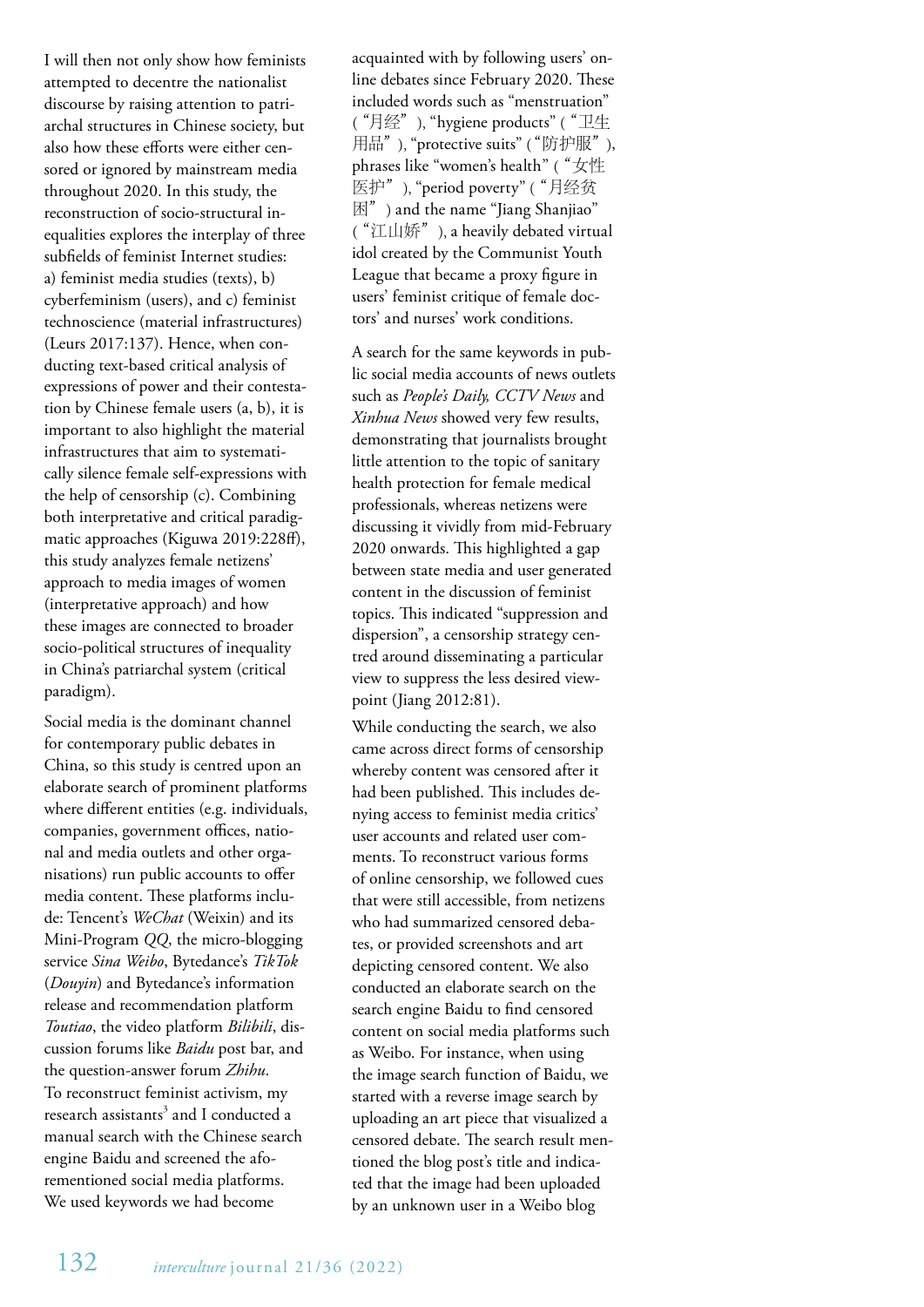post to which access was denied. Then we conducted a forward image search, using the blog post's title in combination with the aforementioned search terms to acquire images as a result. Our search with images and words resulted in a screenshot of the related discussion thread and user comments. Although we cannot access the Weibo account of the user who triggered the debate, this "detective work" enabled us to at least verify that the censored discussion had indeed taken place.

It must be noted that ethical issues surround the research process in feminist Internet Studies. Users who publish in informal spaces may not be aware that publicly accessible data might be used for research purposes. However, users' real names are unknown so contacting them is impossible, and thus Leurs' road map (2017:139) for an alternative data-analysis in feminist studies is difficult to realise. Also, Chinese feminist activists' engagement during the Covid-19 pandemic has been largely ignored by official media and silenced by internet censorship, so this paper gives voice to an important debate which would otherwise go unnoticed.

# **3. The Role of Female Medical Personnel in Nationalist Discourse**

After the Covid-19 outbreak was officially announced, the first media reports mainly covered male medical professionals, as a report by Changjiang Daily from 26 January illustrates (Huang et al. 2020). It praises "the best doctors" and "most beautiful retrograde men rush[ing] to aid Wuhan". From February onwards, female workers were included and "nurses at the frontline" became a high frequency phrase in news reports (Wumenglousuibi 2020). Hospital social media accounts documented nurses shaving their heads to prepare for the mission (Gansu Maternal and Child Health Hospital 2020) (Fig. 1).



Fig. 1: Hospitals send medical teams to Wuhan. Source: Gansu Maternal and Child Health Hospital (2020)

Journalists cover nurses who rush back to the "battlefield" after miscarriage (Fig. 2) and risk the health of their unborn babies for the sake of disease containment (Fig. 3), as the following two screenshots from media reports illustrate:



Fig. 2: Combat-ready after miscarriage. Source: Female nurse returned (2020)



Fig. 3: Combat-ready during late pregnancy. Source: Nine-month-pregnant nurse (2020)

The media article about the miscarriage alleges the nurse wrote in her diary that "we will still be good men after weeping" (Female nurse returned 2020). Here, the feminine attribute of emotionality in Chinese traditional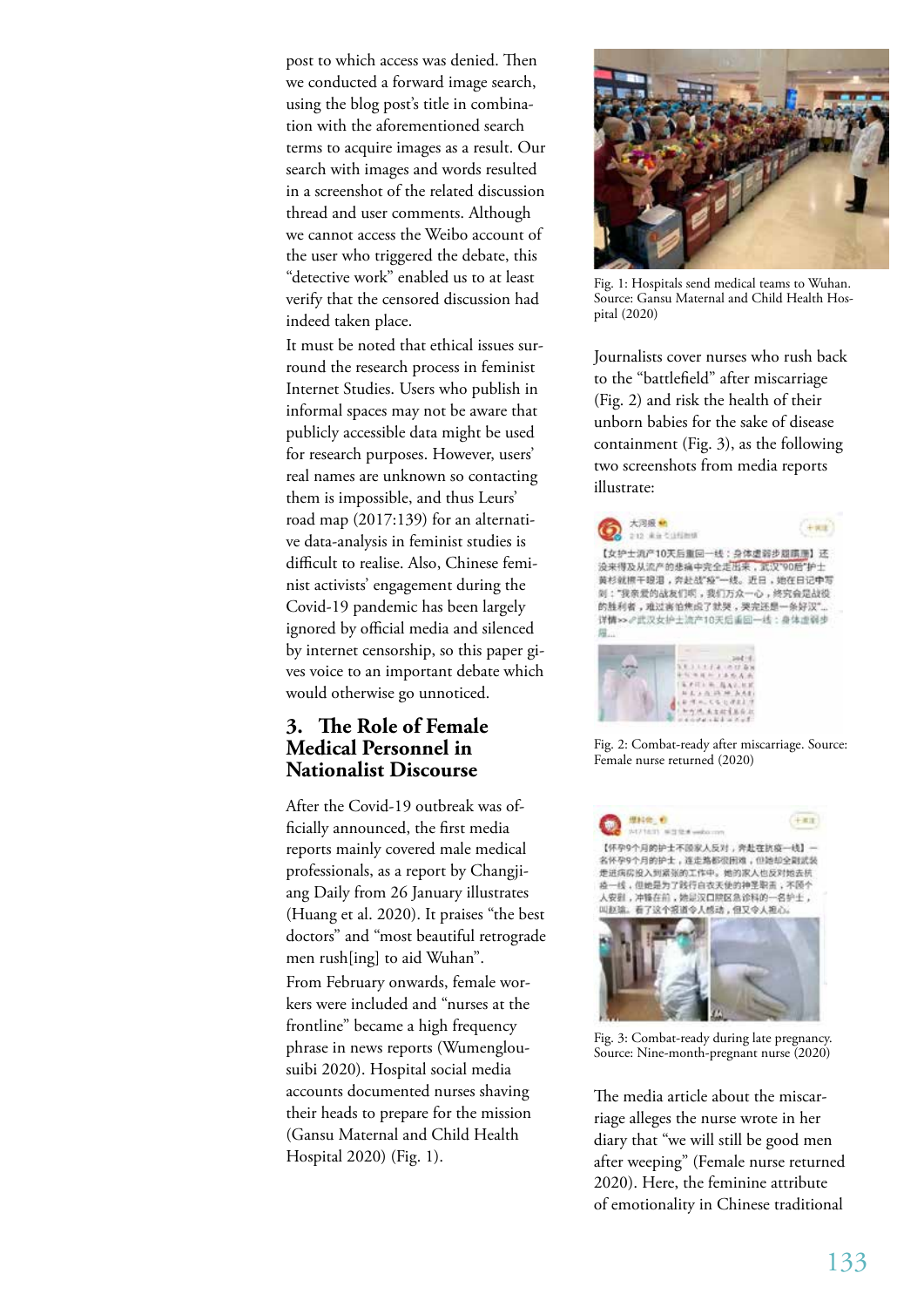culture (Peng 2020b: 583) is 'reconciled' with the concept of masculinity presented as an ideal.

At first glance, these media images depict women in the traditional gender role of "reproducers and nurturers" (Liu 2014: 20), but they also highlight how female workers subordinate their reproductive health to the fight against the epidemic. These attempts to "masculinise women" are a strategy previously used during Mao's era to cultivate the image of women as equally hardworking as men (Hou 2015: 80). This nationalistic discourse not only served to guide public political opinion and foster social cohesion during the health crisis by broadcasting a united fight against the epidemic, but also facilitated a sensational gaze on the bodies of female medical professionals to attract public attention and nourish digital capitalism (via click rate).

#### **4. Feminist Criticism: From Media Representation of Female Medical Personnel to Structural Forms of Discrimination**

Using the interpretative paradigm mentioned above, I will demonstrate how this depiction of female medical workers backfired when increasing numbers of female Internet users identified the stereotypical presentation of women and women's bodies in mainstream media. Throughout 2020, this extended to a wider online debate on social media platforms such as Weibo concerning China's patriarchal society. Using the critical approach, I will discuss how female activists link their criticisms of epidemic containment measures and media images to socio-political structures of inequality. This next section explores the origins of feminist debate within the discourse on Covid-19.

# **4.1 Online activism: Liang Yu's Donation Campaign for Female Medical Workers**

The female blogger Liang Yu (@ 梁 钰 stacey) was the first to identify the vulnerability of female medical workers and call out the unique problems women faced in the medical force. The mainly young and middle-aged female physicians and nurses sent to the epicentre of the epidemic in Hubei province lacked access to protective suits and menstrual hygiene products. A news report acknowledged that while female medical professionals could hold their urine for more than eight hours to minimise the usage of protective suits, they could not control their menstruation, so relief pants were desperately needed (People's Daily 2020a). The government allegedly did not include sanitary napkins, relief pants or disposable underwear in the list of emergency supplies for medical workers in February 2020. No official documents confirmed this decision, but several media reports alluded to it by remarking that such items should have been included in the national procurement system of disaster relief (People's Daily 2020a; Southern Metropolis Daily 2020).

In response, Liang Yu launched an online fundraising campaign on 7 February 2020 (Liang 2020a), using the hashtag #Sisters Fighting and Comfort Relief Public Action#, to provide "support [for] female medical staff at the frontline in the war against the epidemic, [to] meet their actual needs and protect their physical health" (Liang 2020b). The campaign was coordinated with the help of non-governmental organizations<sup>4</sup> and the Weibo platform, and received public support from ordinary netizens, companies, Women's Federations and Weibo key opinion leaders (Liang 2020b). The campaign raised approximately 357,000 Euro by 10 April 2020, and paid for supplies that reached around 60,000 to 80,000 female staff in 156 hospitals and medical teams (Lingshan charitable organisation 2020; Liang 2020b) across the Hubei province (Fig. 4).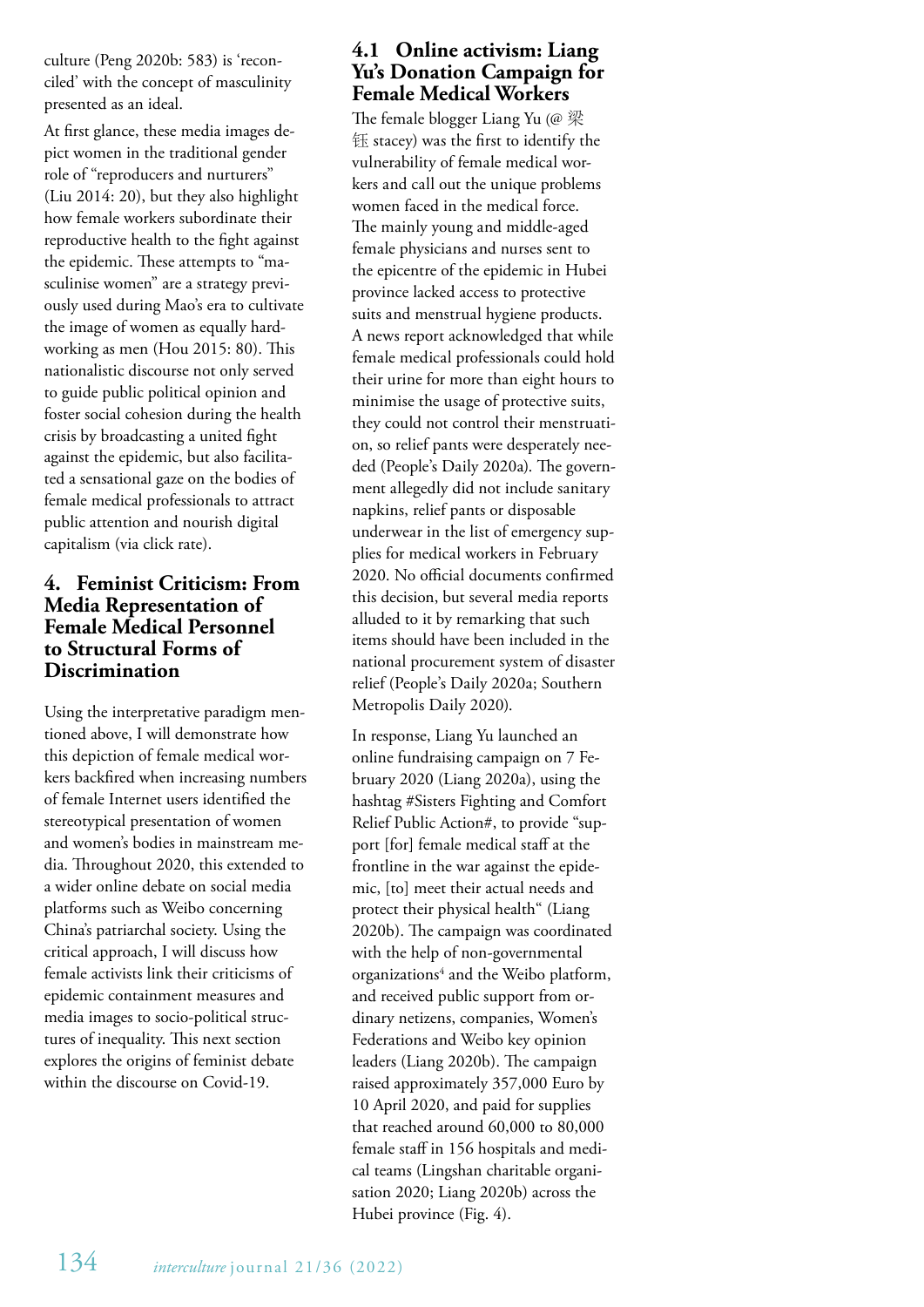

Fig. 4: Outcome of donation campaign. Source: Liang (2020b)

Despite public support, Liang Yu became a victim of online harassment and cyberviolence, with some netizens accusing her of being a radical feminist (Plus One New Biography 2020). Furthermore, all weblinks on her blog (which documented the campaign and provided additional information sources) have been broken since spring 2021 (Liang 2020b). Her blog may have fallen victim to the government censorship of several feminist channels and individual feminists' Weibo accounts in April 2021 (Ho / Jackson 2021:508).

More than a week after Liang Yu launched the fundraising campaign, a photograph of a medical team (consisting of 14 shaved females and one unshaved male) was posted on Gansu Provincial Maternity and Childcare Hospital's Weibo account (Fig. 5). Shortly afterwards, the news outlet *Gansu Daily* also published a video online showing nurses crying while being shaved (Fig. 6). These images triggered online controversy regarding gender equality.



Fig. 5: An unshaved male medical professional. Source: Huanhuan (2020)



【中国理病院院保健院院院护士和副所示A: 未確認、防止感染、方便清洗】2月15日、日常備 第三批复数电比赛疗队结构。其中,甘肃解注动作时间出出15名护理人员。简目、每日甘肃网友 47-085 (NARX, MIZIKEE) 2010, ORRE, INDRESONATIVEAX 注,其中显示、甘肃省注册间期国家出的15名护理人员中14人相接成光头。建发时、部分女士推 其、甘肃省2305年世家传统运动和关位市人员列红屋新闻2者、提升头是女医护灯四期的、医 **前开来强进、他将、数据的头发和气容较轻点和发生成功。新闻让女医护住到线的和重要为了让** 其保护自己、但月未要求理光、有人觉得可地们为什么理光头、地门说、在我的护服的时候 发现头发还是将事,当日通知地红的2天就要出发,家不及了,时间就能,孩子们说,干面照得 0. VENERSWIRTSDYLWARSANSRNDESF1MARAAPKSMR 81083



Fig. 6: Shaving nurses' heads. Source: Mountain man (2020)

Interestingly, a male online user posited that despite having been raised and educated with "stories of heroes who sacrificed their own personal safety to help others", the younger generation would see through this type of propaganda, as evidenced by recent online debates. He argued his generation preferred to assist the heroes and heroines by solving practical problems, as they did when supporting Liang Yu's fundraising campaign (Huanhuan 2020).

# **4.2 Feminist Criticism: From Targeting a National Virtual Idol to Targeting Patriarchal Structures in Society**

Other forms of feminist media activism, including the online controversy about the visual image of Communist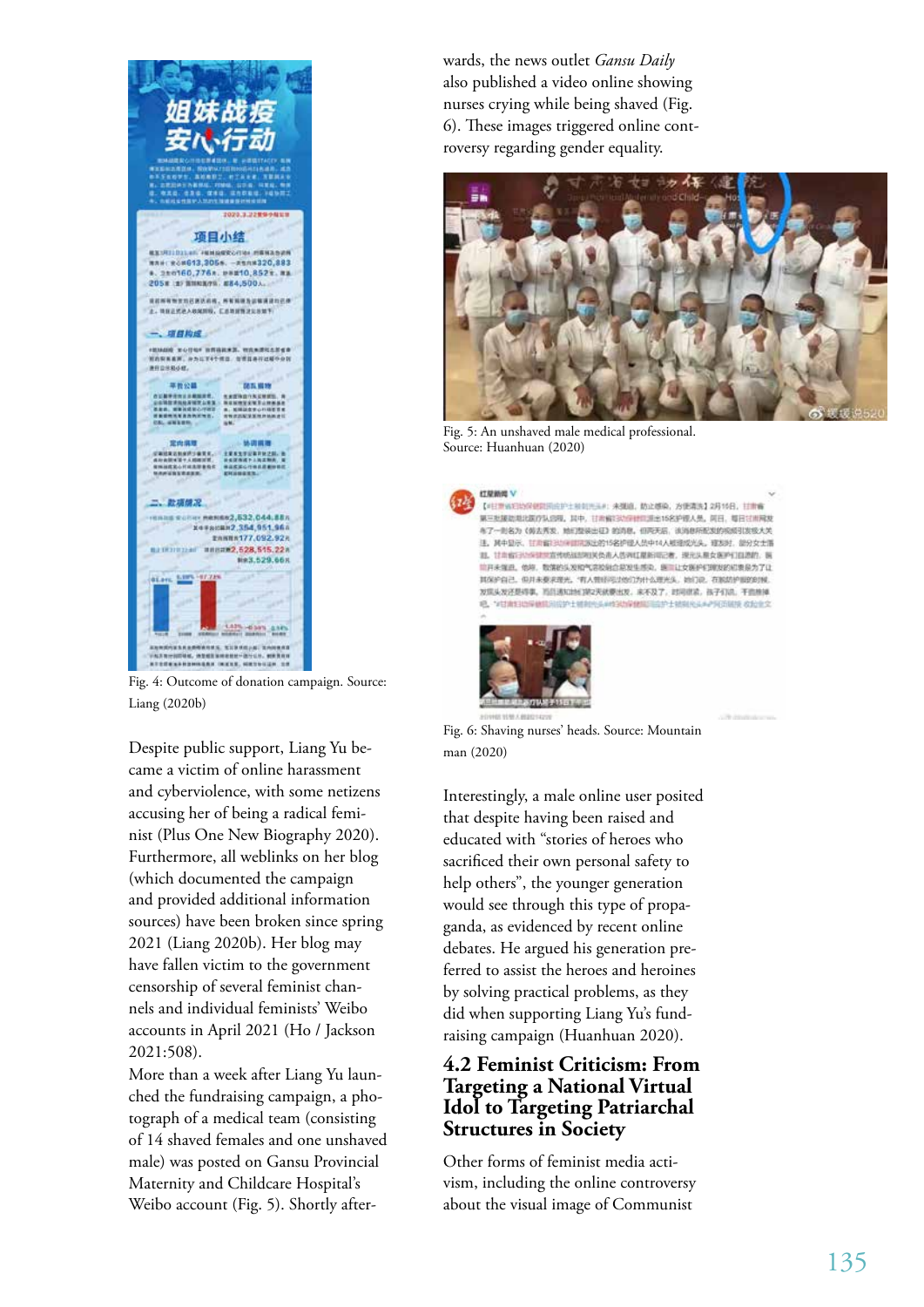Youth League's idol "Jiang Shanjiao", were immediately considered to be a political threat to the stability of society, and censored (Communist Youth League 2020). On 17 February 2020, the Communist Youth League released two virtual idols<sup>5</sup> on its official Weibo account – Jiang Shanjiao (female figure, left) and Hongqi Man (male figure, right). These idols were meant to represent the national image, but were removed after only a few hours, due to heated online debate (Fig. 7).



Fig. 7: Virtual idol Jiang Shanjiao and Hongqi Man. Source: Communist Youth League (2020)

Critical netizens thought the virtual idols were dubious, superficial and attention-seeking. They argued that the Communist Youth League should create serious characters as role models (Baibaibaibaibaiviva 2020) and to "represent the Chinese nation" (Schroedinger's Rainbow Cat 2020). But most of the discussion was devoted to how the female virtual idol Jiang Shanjiao represented Chinese women. The female blogger @Why is it endless was presumably the first netizen who established a link between Jiang Shanjiao and the working conditions of female medical personnel during the epidemic. In the early hours of the morning on 18 February 2020, she published a post criticizing government officials and hospital managers for epidemic control measures that harm women. She re-frames Jiang Shanjiao, staging her as a symbol of Chinese women's oppression. She

poses rhetorical questions such as "Jiang Shanjiao, have you also been instructed to take progesterone?", to demonstrate that male politicians sought to control women's bodies and bodily functions. These questions extended to other areas, including work life ("Jiang Shanjiao, do you and your brother get paid the same for the same kind of job?") and social life, for example "Jiang Shanjiao, are you a slut because you have been raped?" This alludes to how the concept of 'losing face' and the normativity of sexism (e.g. shame around losing female virginity) forces rape victims to remain silent to save their family's reputation (Mou et al. 2021:5).

Her original Weibo posts and related user comments are no longer accessible, as she has restricted access to her posts from before 22 April 2020 for unknown reasons. However, other users have documented the censored debate by providing screenshots of female blogger's @Why is it endless posts (Sijiubei 2020), alongside a list of rhetorical questions added by other users (Talk with you about sea and ice 2020). Furthermore, netizens found ways to circumvent algorithmic forms of social control by creating and publishing artwork with the censored words. For example, the following piece created by an unknown netizen (Fig. 8) and shared on Sijiubei's blog:



Fig. 8: Artistic visualisation of censored debate about Jiang Shanjiao. Source: Sijiubei (2020)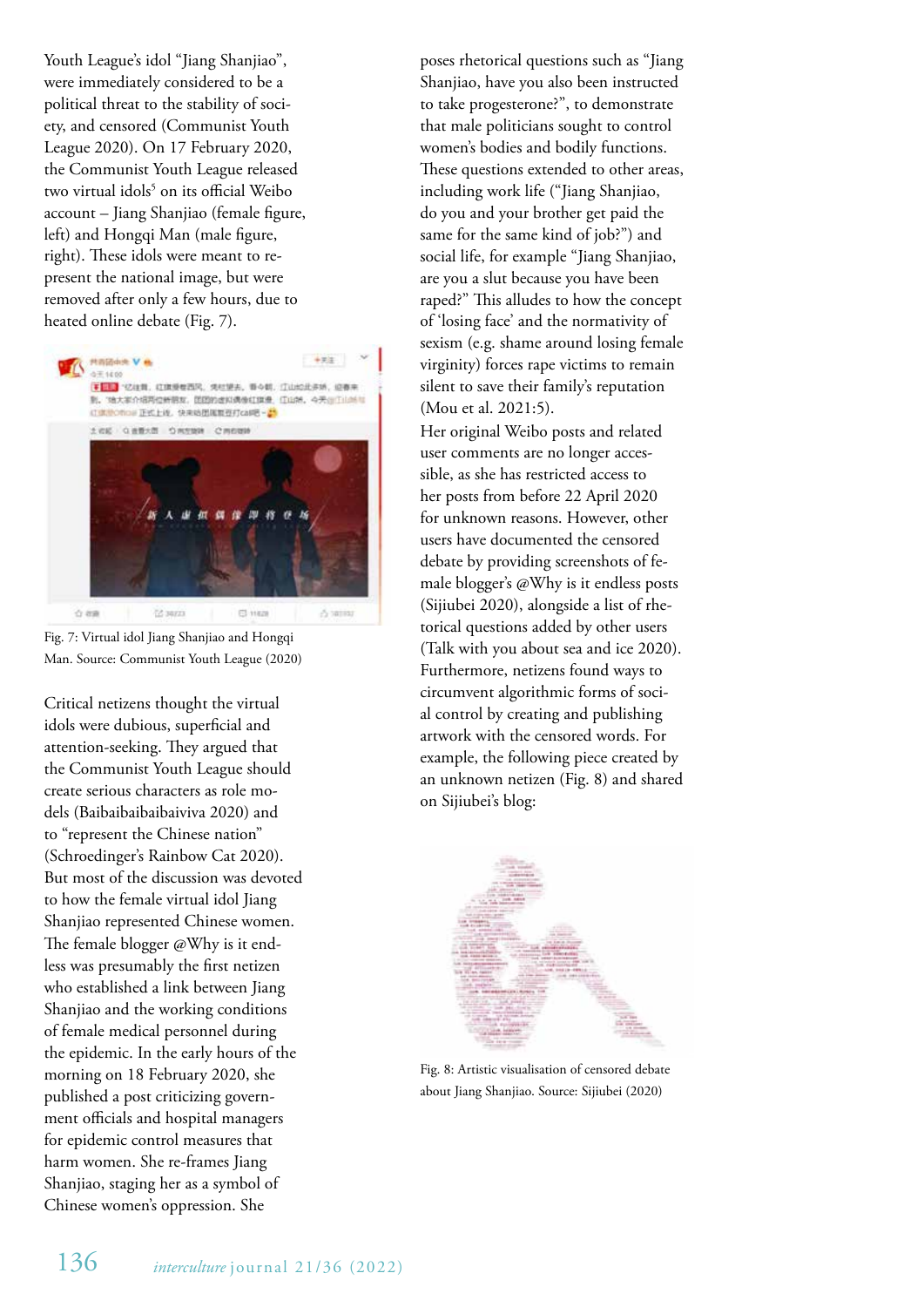This artwork uses around thirty of the most frequent rhetorical questions raised by WeChat and Weibo users participating in the Jiang Shanjiao online debate, to create the image of a crouching woman.6 Despite censorship on Weibo and the mainstream media's silence regarding the Jiang Shanjiao debate, users continued to discuss these questions on other platforms such as Zhihu, and began to question whether hospitals violated women's rights by instructing female staff to take medicine to suppress menstruation (How to judge 2020).

A genuine heroine who was silenced by the platform's algorithmic control was Dr. Ai Fen, director of the emergency department at Wuhan Central Hospital. She gave an interview to the state newspaper *People's Magazine* published on 10 March 2020 (jcq15 2020a), criticizing hospital managers' delayed response during the early stages of the outbreak (Gong 2020). The article immediately went viral on Weibo and WeChat but was quickly deleted by Internet censors. However, netizens retweeted the original article (jcq15 2020a, Congxin 2020) and created new versions of the report to mock and successfully circumvent censorship (Tucau 2020, Liao 2020, Zhou Nuo 2020) in the form of a collaborative art event (CDT 2020). For example, as illustrated in the screenshots below (Fig. 9-12), these included a Pinyin version (Yuan 2020), English and German language versions (Shuju 2020), a vertical (jcq15 2020b) and flashback version (jcq15 2020c), an Emoji version (jcq15 2020d), a Morse code version (NeuroCai 2020b), and Mao's calligraphy version (NeuroCai 2020c):



On December 30, 2019, Affin received a virus test report for patients with unknown preumonia. She circled the word "SARS coronavirus" in red. When asked by a college student, she took the report and circulated it. To this fellow student who is also a doctor That night, the report spread to doctor circles in Wuman, and those who forwarded the report included the eight doctors who were disciplined by the poice.

This caused trouble for Affin, As the source of the transmission, she was interviewed by the hospital disciplinary conmittee and suffered 'unprecedented and severe rebuke', saying that she was making rumors as a professional.

Fig. 9: English version. Source: Shuju (2020)

| ×<br>                                                                                                                                                                              |
|------------------------------------------------------------------------------------------------------------------------------------------------------------------------------------|
| 发口脳の人                                                                                                                                                                              |
| 按排译 三三                                                                                                                                                                             |
| 2019年12日30号 李芬曾 / 第〇四份<br>2 甲胺染病 2 记将冠枪测压 上一地用<br>紅色 自出「SARS完璧 病夏」字句,目1<br>第一学日学 2 24 A · 注意: 份 m _ 拍<br>■○传承了予测回▲图生記回学→当<br>转发光份加 公里 四加热 人 建被警<br>方刘三、记载生。                        |
| そは♥分●「丁水川・口沢传播記点<br>■ 地被窗右爬圆铁 人参了「盖」<br>自決証記・中心記斥責」・回世人<br>国語が登主古来伝え→田重説願<br>盐1m 望 · ●芬波图 唐「日日日报报调查<br>@? 图生浮出记面」, ●图主: 6 85<br>图源 欢呀上」 梦芬园正了一团说<br>法,继说自己是高效的是: △ 2<br>「发明子32 至」。 |
| ■原因の人まや安心ノ科の主要を<br>问题学访记知》A311●问题5<br><b>A. SWOLFUAS 3216</b><br>Fig. 10: Emoji version. Source: jcq15 (2020d)                                                                     |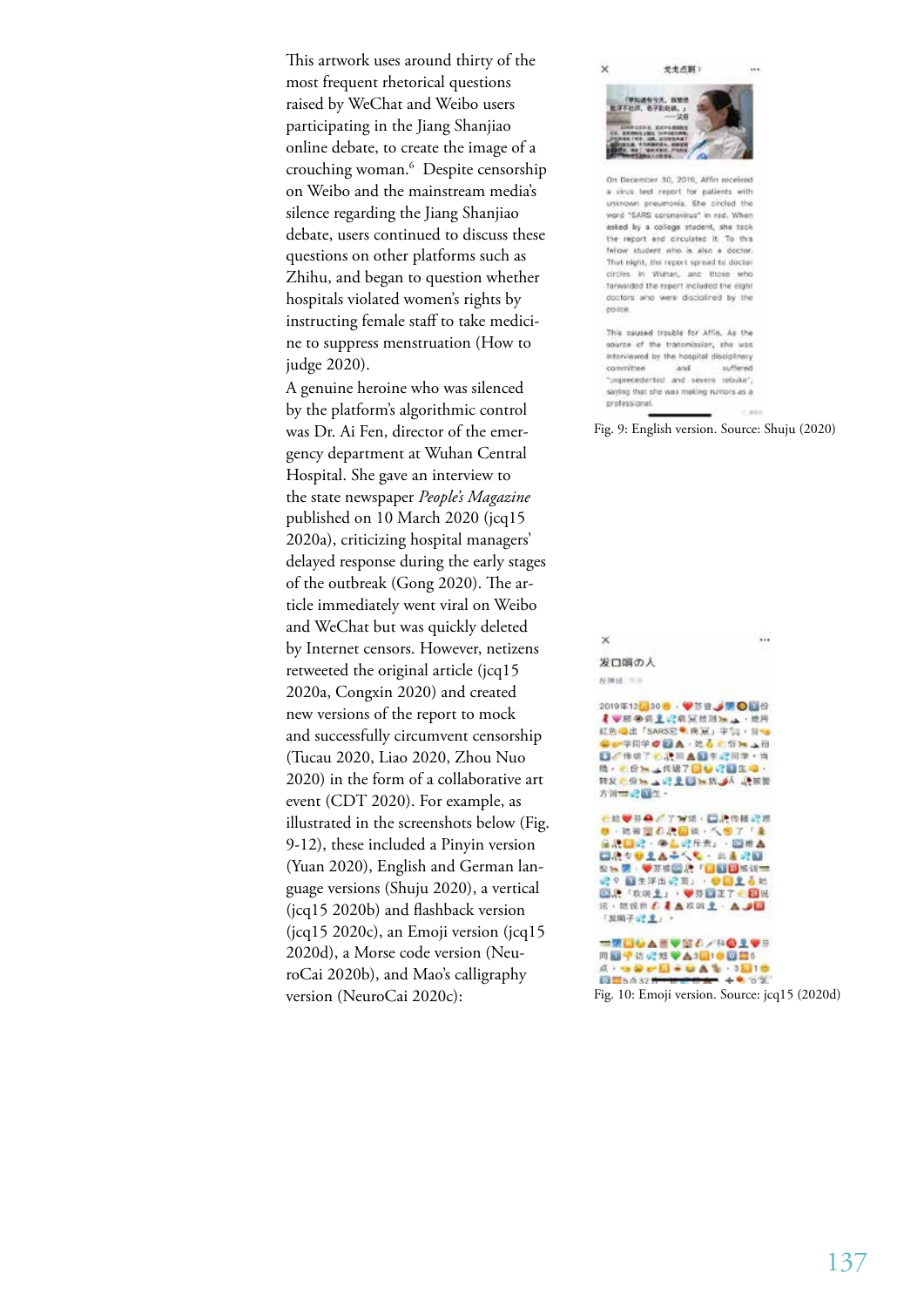**Facture Construction** urbitanen k 89899988 <u>Windows</u> APROVING AND A 

Fig. 11: Braille version. Source: NeuroCai  $(2020a)$ 

基嗜吕加人

2019年12月30日,考许罗将公司(1995年)<br>1918年,如用红色园出版团教授(1995年)<br>1928年,如用红色园出版、高山 六名同名同起时,她以连传原 生拍个永/结幻过住闭是戬化 和同言。篇篇,连作获生的遍光的方法。 医心包炎 医心包 医心包 医心包 球和歌气。 **连钤受铲罗永了解钌,那君(d)** 摇加通武,孙施欧院把其的<br>佐,遭袭了「默怀启为叔、煮

Fig. 12: Mao's calligraphy version. Source: NeuroCai (2020c)

These cases (i.e. the delayed censorship of Liang Yu's blog documenting the donation campaign, and the immediate censorship of the debate concerning the national female virtual idol Jiang Shanjiao and female doctor Ai Fen's critique of male hospital managers) illustrate an attempt to 'anaesthetize' feminist criticism through censorship during the height of the epidemic (January-March 2020). However, they also illustrate netizens' creative attempts to circumvent these forms of Internet surveillance. Debates concerning gender equality

continued to characterize public discourse for the rest of the year. Apart from persisting patriarchal structures within Chinese society, the three major reasons for this were: 1) male criticism of feminist activism, 2) the inability of official media producers to represent female medical personnel in a more nuanced way and, 3) the continued effort of Internet censors to silence feminist activism, as the following two sections will explore.

#### **4.3 Attacking a Misogynistic Internet Space**

On International Women's Day (8 March) 2020, a post by a female netizen highlighted several examples of misogyny in the mainstream media's representation of women. These ranged from initially ignoring the needs of female medical personnel, to reporting styles characterized by a "male gaze", as illustrated by reports concerning nurses who continued to work after miscarriage (Luo 2020). Furthermore, she criticized male hospital managers' ignorance of women's needs, with a screenshot of Liang Yu's Weibo account showing that some male hospital managers refused to accept sanitary napkin donations, claiming there was no need, or claiming they did not receive approval from their leaders (Luo 2020). She also highlights how a male netizen (可能我是你野爹) aimed to discredit Liang Yu's initiative when he sent a Weibo post to Liang Yu on 7 February 2020: "Even in such terrible circumstances, all you care about is your crotch" (Luo 2020). At the time of writing, his account no longer exists. Luo also referred to a recent Weibo discussion entitled "period poverty" ("月 经贫困"), in which netizens describe how menstrual hygiene creates a real financial burden for low-income women in poor rural areas. She observed that discussion of socio-economic factors involved in menstrual hygiene has been ridiculed by some male netizens, who label female advocates of this argument as "shameless" (Luo 2020). She regards this discursive strategy as representative of a patriarchal society that discrimina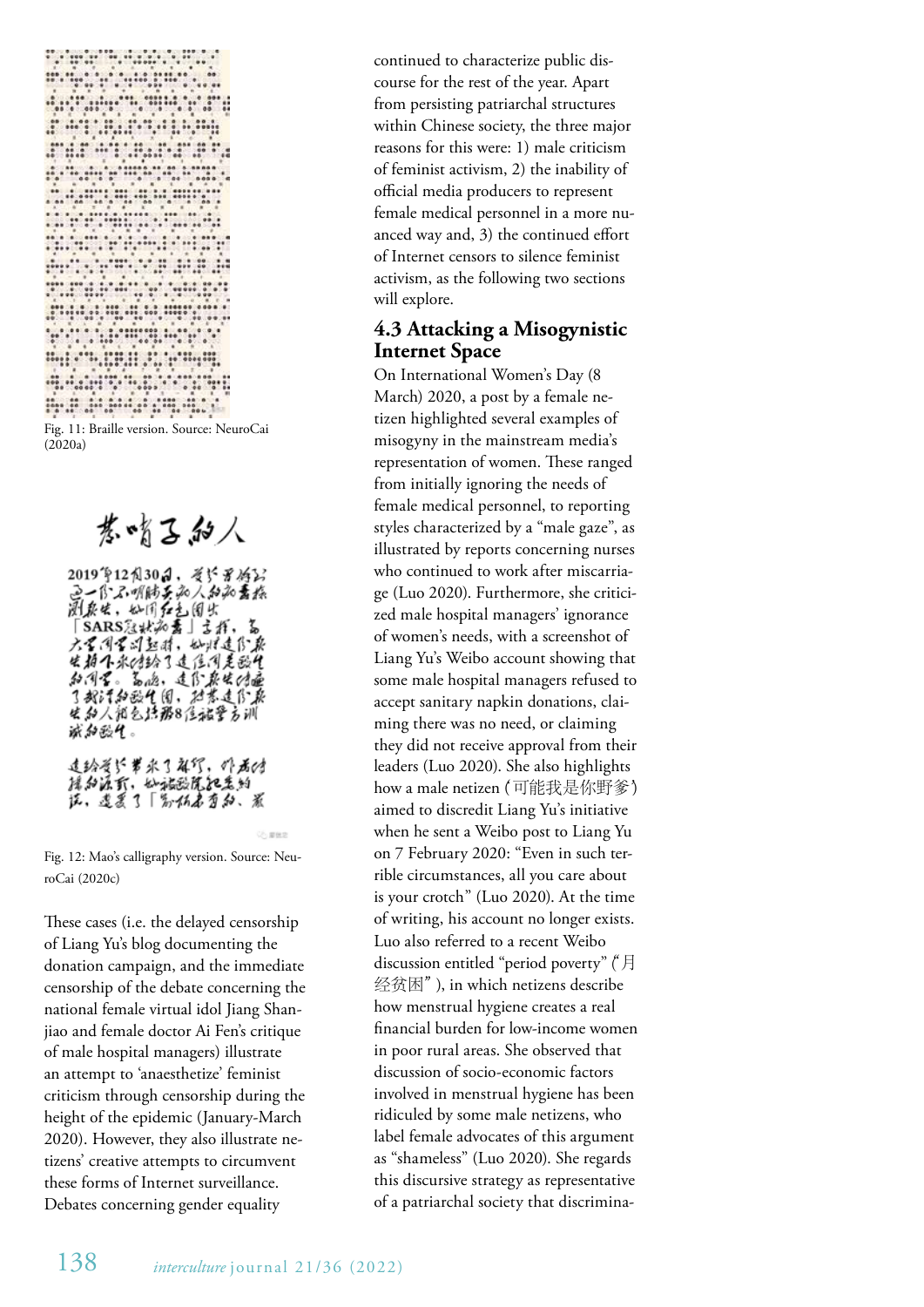tes against women and sexualizes them. Although some users blamed Luo for creating a conflict between men and women to attract traffic to the platform (The Land 2020), the majority of netizens agreed with Luo's identification of sexism as a major social problem in China (cf. user criticism of the post by netizen 'The Land' 2020).

# **4.4 Mainstream Media's Attempt to Appeal to Female Audiences – How they Fail**

On International Women's Day (the same day Luo published her comment), People's Daily<sup>7</sup> emphasized that twothirds of the 42,600 members of the medical emergency team sent to Wuhan at the end of January 2020 were female. The news appeared to be an attempt to appease recent feminist criticism online, mentioning that "women are not worse than men" (People's Daily 2020b). Other media outlets adopted a similar stance (Chen et al. 2020, Xiaoxiang Morning News 2020).

A few media outlets contextualized the debates and elaborated on measures to increase women's autonomy (Southern Metropolis Daily 2020, Xiao 2020). These reports highlighted that Liang Yu's donation campaign contributed to women's voices being heard in an online space where mostly male speakers dominated discussions regarding sex and gender. These reports add to the discussion of period poverty, confirming that "menstrual shame", rooted in traditional Chinese culture, prevented young women from seeking medical treatment for gynaecological diseases and from attending school during menstruation (Southern Metropolis Daily 2020). They argue in favour of sex education to foster mutual respect between the genders, and advocate state subsidies and tax reduction for hygiene products to support poor women in rural areas (Southern Metropolis Daily 2020). Apart from these rare exceptions in news production, entertainment productions continued to misrepresent female medical personnel in autumn

and winter 2020. Critics complained about an anti-Covid-19 television series broadcasted by CCTV (Guangdong A, B, C, Ding Film Industry 2020) with the hashtag "#Stop broadcasting 'Heroes in Harm's Way'#", which was read by 140 million users (Wang 2020b). In one particularly controversial scene, a government official asks employees working for Wuhan Public Transport Company to join an anti-epidemic transportation team. Only men were shown standing up to volunteer, with almost all women (except a female bus driver) refusing to join the emergency team due to family obligations (Fig. 13).



Fig. 13: Male volunteers. Source: Screenshots taken from TV show Heroes in Harm's way (2020)

Many female online users opposed the unfair representation of women in mainstream media by recounting the contributions of nurses they knew personally (Plastic river 2020), and emphasizing that these personal stories provide a more accurate glimpse into the "true history of our country and nation" than the television show (Mimei 2020). It is not surprising that more than 104,000 Weibo users agreed the show should be discontinued (Gentleman 2020), and the ratings for the television show on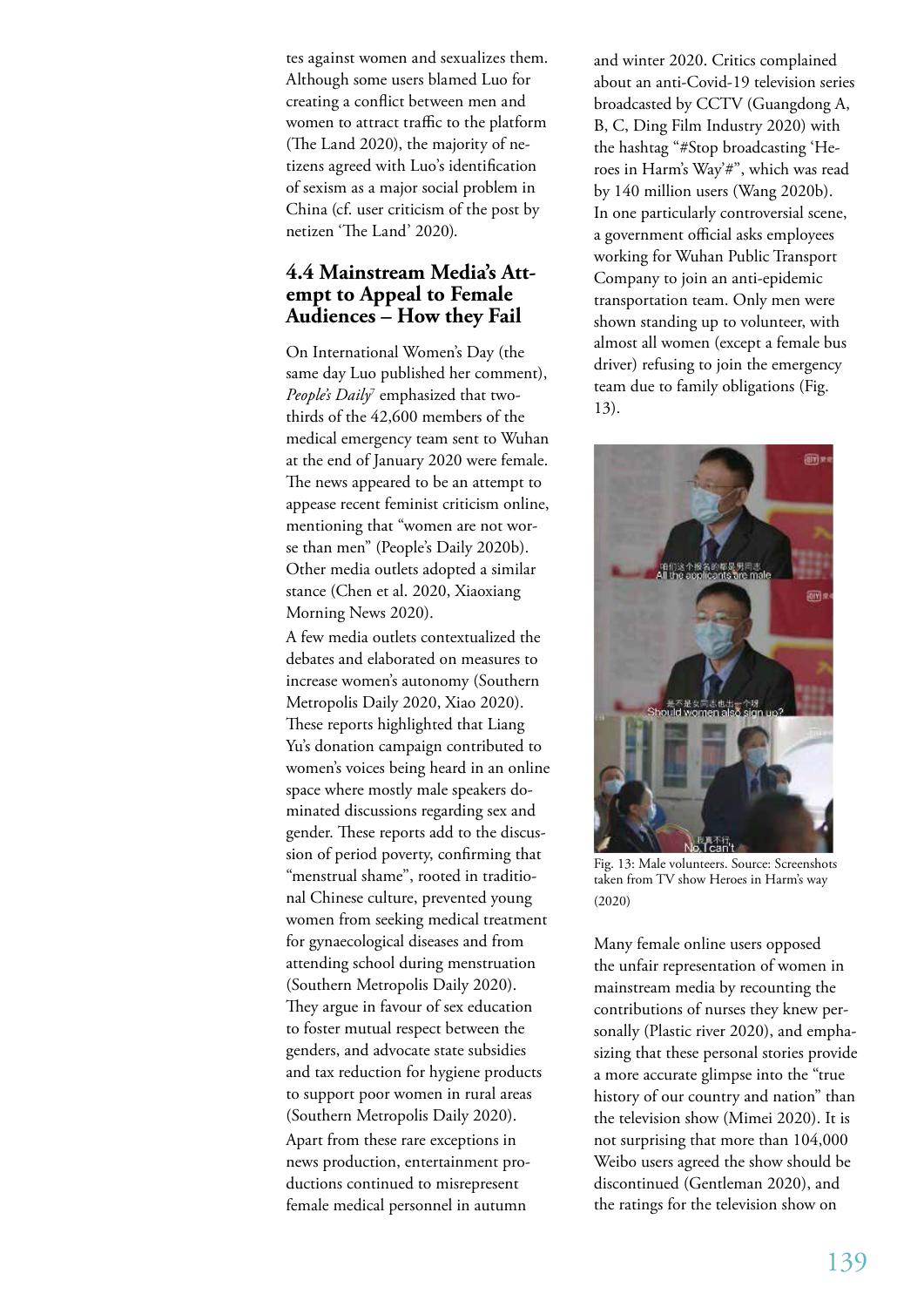Douban (social media platform) were very low (Qu 2020). Shortly afterwards they were no longer available (Douban movie search 2020). In addition, users can no longer access content related to the #PleaseStopHeroesInHarm'sWay# hashtag on Weibo (Why is 'Heroes in harm's way' 2020). Furthermore, the official Weibo blog of CCTV does not mention the criticism raised, and instead only displays the positive feedback of netizens (CCTV 2020). This has had a profound impact on public perception of the debated media images since the social media accounts that have the most followers on Douyin and Weibo are the media outlets of *People's Daily* and *CCTV News*. 8 Hence, if criticism of the television show and subsequent feminist activism (hashtag) is removed from the social media accounts of these outlets, then it is effectively prevented from developing further as a topic of general public interest.

Despite feminist criticism throughout 2020, it is astonishing that television shows at the end of the year continued to present only male medical workers (Zhejiang TV 2021), as the following screenshot of the television show illustrates (Fig. 14):



Fig. 14: Representatives of medical workers in Hubei are all male. Source: misssmeow (2020)

#### **5. Conclusion**

This study contributes to the call for critical studies which a) analyze how humans experience digital society, and b) investigate power structures, ethical dimensions of new technologies, and the normative foundations of communication and society (Fuchs 2019:14f). As a feminist Internet study of Chinese public discourse during the Covid-19 pandemic of 2020, it is also an attempt to de-Westernize knowledge and link the study of gender to wider global issues of gender relations, nationalism and global capitalism, showing that digital capitalism has different consequences for feminism in authoritarian-ruled China compared to Europe and the U.S. (Ho / Jackson 2021: 509). As soon as the Covid-19 epidemic was officially announced in China, a patriotic media campaign was launched that propagated a heroic and sensational image of female medical personnel fighting at the "front line". As a result, a counter-public emerged that criticized (a) the male gaze on women's bodies in the news, (b) an under-representation of female medical workers in the media, and (c) the governance that allowed male managers to make decisions that harmed women. This turned into a general discussion concerning discrimination against Chinese women in other areas of life, but it failed to nudge media producers towards a more nuanced representation of female medical personnel.

With a few exceptions, most news and entertainment media diverted public attention to prevent popular public discussions from developing further. Furthermore, Internet censors blocked the accounts of female activists, and deleted hashtags, media articles and art exposing patriarchal structures. Although these attempts to silence Chinese feminist critics support scholars' conclusion that social media platforms like Weibo "might not be a utopian public sphere" (Hou 2015: 84), this study also presented examples of how Internet users make creative attempts to circumvent censorship.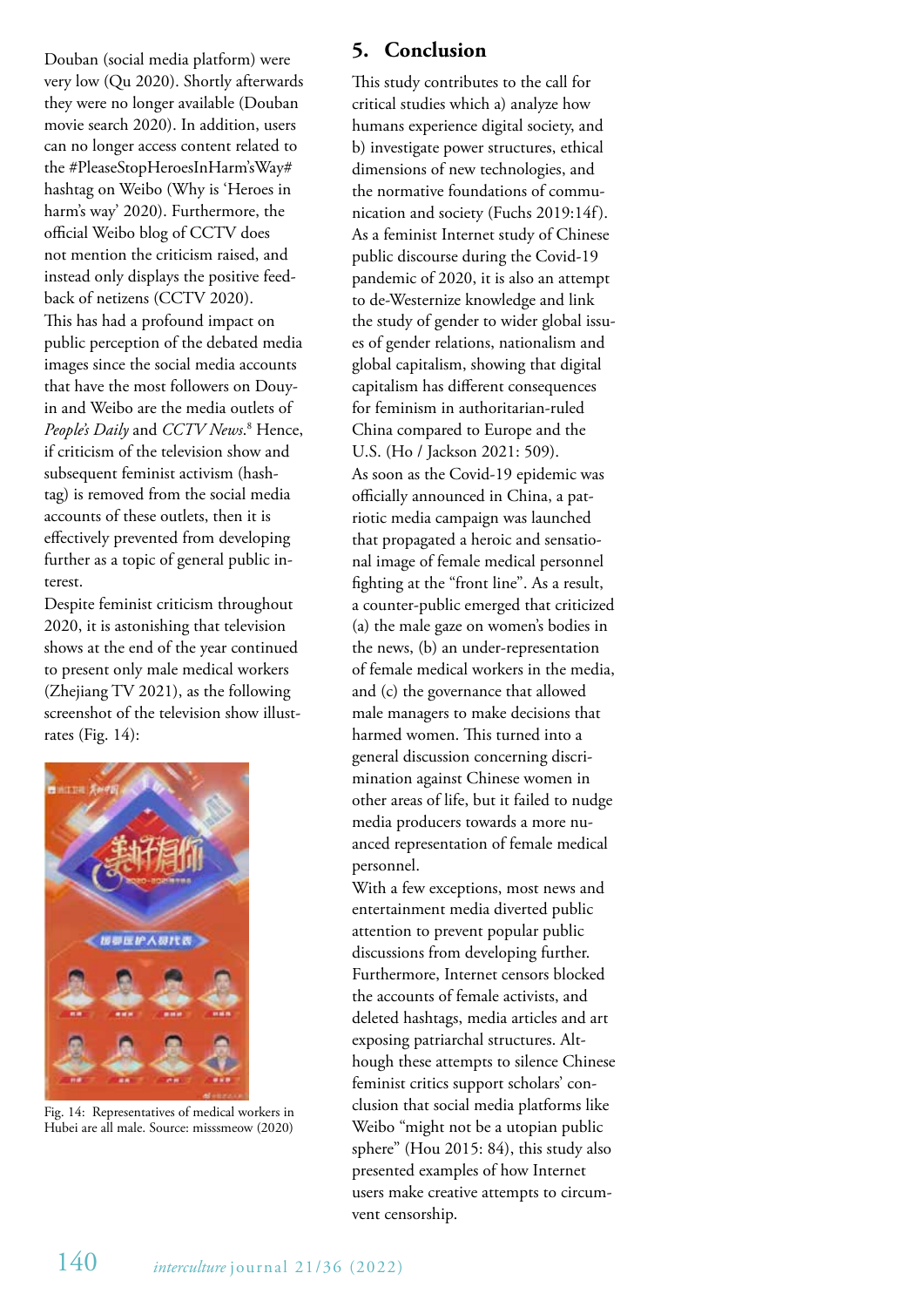In summary, the reconstruction of censored or ignored debates shows that feminist activism does exist in China. Hence, critical digital studies that investigate China's global entanglement need to consider the (restriction of) communicative possibilities of its media landscape, so that nationalist discourse does not overshadow the transnational struggle of women against patriarchal forms of oppression spurred by the pandemic. If culture is understood not as a homogeneous construct, but as a dynamic process in which communicative self-understanding and public controversies constitute a culture's identity (Bolten 2003: 1), an investigation of the interplay between the Chinese state, its media and its online public sheds light on the degree to which the government is willing to integrate new concepts of gender into its contemporary national value system.

#### **Acknowledgement**

I would like to thank my student research assistants Wushuang Yu, Luyuan Yang and Zhourui Ke who helped collect some of the empirical data discussed here.

#### **6. Literature**

Baibaibaibaibaiviva (2020): Why is it Difficult for us to Accept the Virtual Anchor of the Communist Youth League – 'Beauty and Red Flag Diffuse'. *Bilibili*, 17 Feb. 2020, p. 1-5, URL: www.bilibili.com/read/cv4719702/ [accessed 18 June 2020]. [Original source in Chinese: 白白白白白衣呀 . 为什 么我们难以接受共青团团属虚拟主 播—'江山娇与红旗漫'. 哔哩哔哩 ].

Baidu image search (2020): Keywords 'Jiangshanjiao' and 'menstruation'. *Baidu image.* URL: image. baidu.com/search/index?tn=baidui mage&ps=1&ct=201326592&lm=- 1&cl=2&nc=1&ie=utf-8&word=%E6 %B1%9F%E5%B1%B1%E5%A8%87 %E6%9C%88%E7%BB%8F [accessed 22 October 2020]. [Original source in Chinese: 百度识图 .' 江山娇', '月经'. 百度识图 ].

Bolten, J. (2003): Kultur und kommunikativer Stil. In: Wengeler, M. (ed.): *Deutsche Sprachgeschichte nach 1945. Diskurs- und kulturgeschichtliche Perspektiven.* Hildesheim, Zürich, New York: Georg Olms Verlag, p. 103-124, zitiert nach pdf-version bereitgestellt auf der Webseite "Prof. Dr. Jürgen Bolten, Seniorprofessur Interkulturelle Wirtschaftskommunikation, Friedrich-Schiller-Universität Jena", p. 1-15. URL: iwk-jena.uni-jena.de/iwk/team/juergenbolten/ [accessed 03 August 2021]. Butler, J. (1999): Gender Trouble: Feminism and the Subversion of Identity. New York and London: Routledge.

Cai, C. / Jiang, W. / Tang, N. (2021): Campaign-Style Crisis Regime: How China Responded to the Shock of CO-VID-19. *Policy Studies*, p. 1-21. DOI: 10.1080/01442872.2021.1883576.

CCTV (2020): @CCTV TV series. Praise for 'Heroes In Harm's Way'. Sina Weibo, 19 Sep. 2020, URL: m.weibo. cn/2030112487/4550975581323777 [accessed 25 September 2020]. [Original source in Chinese: CCTV: @CCTV 电视剧 . 为最美逆行者点赞 . 新浪微 博].

CCTV (2021a): Official account of CCTV on Douyin. URL: https:// v.douyin.com/eskUV3x/ [accessed 11 July 2021]. [Original source in Chinese: CCTV 抖音官方账号页面 ].

CCTV (2021b): Official Account of CCTV on Weibo. URL: https://weibo. com/u/2656274875 [accessed 11 July 2021]. [Original source in Chinese: 央 视新闻微博官方账号页面 ].

Chang, J. / Ren, H. / Yang, Q. (2018): A Virtual Gender Asylum? The Social Media Profile Picture, Young Chinese Women's Self-Empowerment, and the Emergence of a Chinese Digital Feminism. *International Journal of Cultural Studies 21/3*, p. 325-340. DOI: 10.1177/1367877916682085.

Chen Y. / Zhao, Q. /. Yan, Y. (2020): Women are Better than Men! Women Accounted for Two-Thirds of the 42600 Medical Staff sent to Hubei. *Red Star*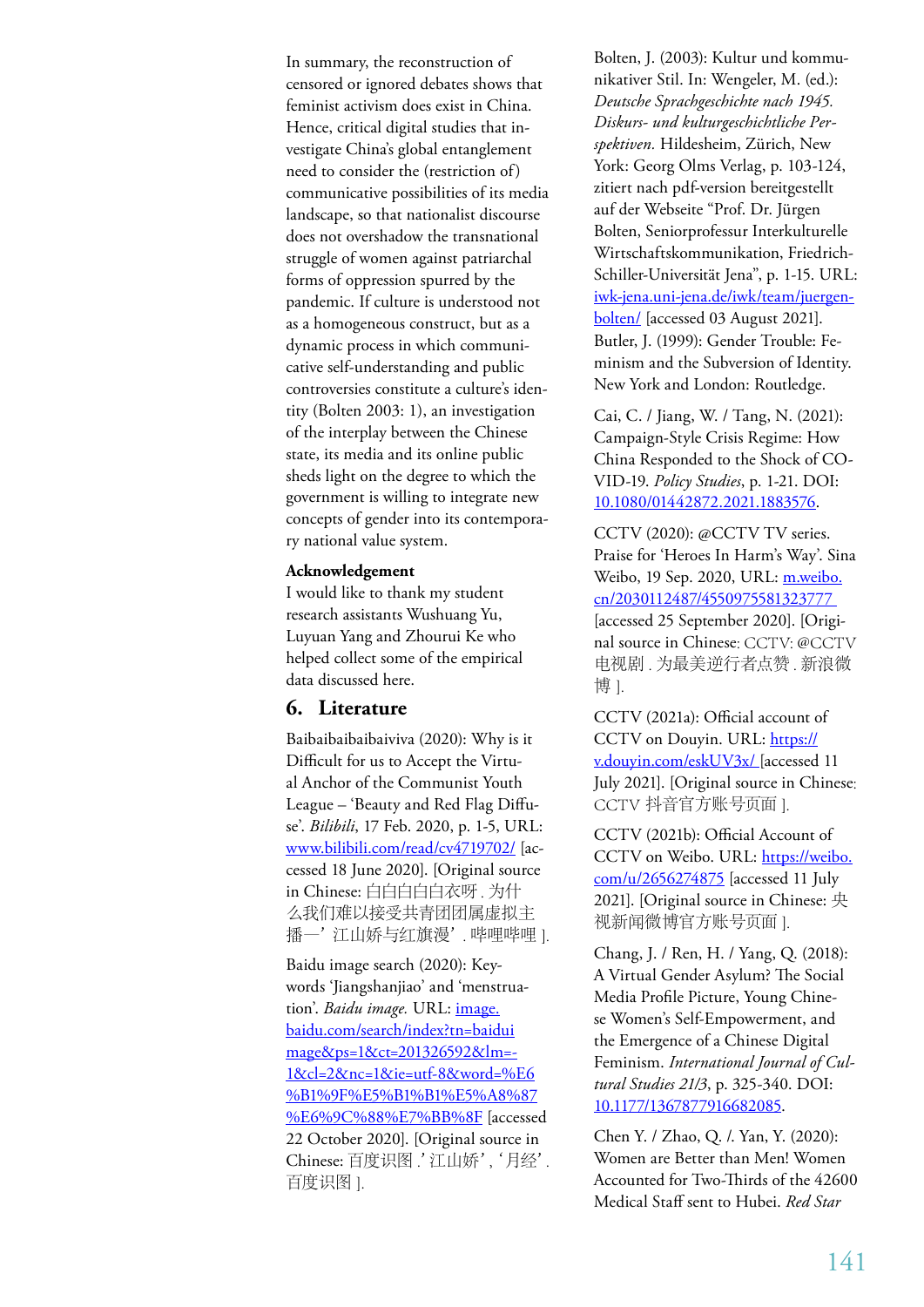*News. 8 March 2020.* URL: https:// baijiahao.baidu.com/s?id=166058277 9543348423&wfr=spider&for=pc [accessed 6 May 2021]. [Original source in Chinese: 陈怡西 / 赵倩 / 严雨程 : 巾 帼比不让须眉!派至湖北的 4.26 万医 务人员中,女性占了三分之二 . 红星 新闻 ].

Communist Youth League (2020): Jiang Shanjiao and Hong Qiman. *Sina Weibo account of Communist Youth League, 17 Feb. 2020*, URL not available anymore. [ 共青团中央 . 江山娇与 红旗漫 . 新浪微博 ].

Congxin (2020): Wuhan Whistleblower Ai Fen (Original version). *Official Wechat account of Congxin, 11 March 2020*. URL: https://mp.weixin.qq.com/ s/k9KObXL0dFWclU8ByJiJqw [accessed 15 December 2020]. [Original source in Chinese: 从心 : 武汉发哨人 艾芬. 微信公众号 ].

CDT (2020): Ai Fen [CDT File]. A Large-Scale Collective Performance Art that Demonstrates the Disobedience of Netizens: A Complete Version of the Whistleblower. *China Digital Times, 12 March 2020*. URL: https://chinadigitaltimes.net/chinese/638032.html [Original source in Chinese: 艾芬 .【CDT 档 案】一场彰显网民不服从的大型集 体行为艺术 :发口哨的人的版本大 全 . 中国数字时代 ].

Douban movie (2020): Search# "Heroes in Harm's Way". URL: https:// search.douban.com/movie/subject\_ search?search\_text=%E6%9C%80%E7 %BE%8E%E9%80%86%E8%A1%8C %E8%80%85&cat=1002 [accessed 06 May 2021]. [Original source in Chinese: 豆瓣电影: Search# "最美逆行者"].

Female Nurse Returned to the Front Line 10 days after Abortion: Weak Body and Staggering. *Hanjiangxue, Wuhan Evening News, 12 February 2020*. URL: http://www.dahebao.cn/ news/1495511?cid=1495511 [accessed 04 May 2021]. [Original source in Chinese: 武汉女护士流产10 天后重回一线: 身体虚弱步履蹒跚 . 武汉晚报 . 寒江 薛 ].

Fuchs, C. (2019): What is Critical Digital Social Research? Five Reflections on the Study of Digital Society. *Journal of Digital Social Research 1(1)*, p. 10-16.

Gansu Maternal and Child Health Hospital (2020): Decisive Battle in Wuhan. Women and Girls Going to War for the Country. *Gansu Maternal and Child Health Hospital's official website, 16 February 2020*. URL: www.gsfybjy.com/ArticleDetail. aspx?ArticleID=2278&ClassID=31 [accessed 24 October 2020]. [Original source in Chinese: 甘肃省妇幼保健 院:决战武汉. 妇幼儿女, 为国出征. 甘肃省妇幼保健院官方网站 ].

Gentleman (2020): #HEROES IN HARM'S WAY Female Bus Driver Story# #Guo Jingyu#. A good TV play recommended by a gentleman. *Weibo account named 'Gentleman', 18 September 2020*, URL: https://share.api.weibo.cn/share/214033069.html?weibo\_ id=4550543416758327 [Original source in Chinese: 君子好剧 : # 最美逆行者 女公交司机剧情 # # 郭靖宇 #. 微博 1.

Gong, J. (2020): Original Article "The whistleblower" published by "People's Magazine", quoted after Congxin (2020): Wuhan Whistleblower Ai Fen. *Official Wechat account, 11 March 2020*. URL: https://mp.weixin.qq.com/ s/k9KObXL0dFWclU8ByJiJqw [Original source in Chinese: 龚菁琦 :《人物》 杂志公众号文章 , 转载于 : 从心 : 武 汉发哨人艾芬. 微信公众号 ].

Guangdong A, B, C, Ding Film Industry (2020): "Heroes in Harm's Way" was Suspended? Demonizing Female Characters, causing Public Outrage! *Sohu, 22 September 2020*. URL: https://www.sohu.com/ a/420102965\_120584588 [accessed 06 May 2021]. [Original source in Chinese: 广东甲乙丙丁影业 : 《最美逆行 者》遭停播?丑化女性角色,引起众 怒! 搜狐网 1.

Heroes in Harm's Way (2020): The First Episode. *IQiqi TV series, September 2020*. URL: https://www.iqiyi. com/v\_1h5kj51tkeg.html?vfm=2008\_ aldbd $&f$ v=p\_02\_01 [accessed 6 May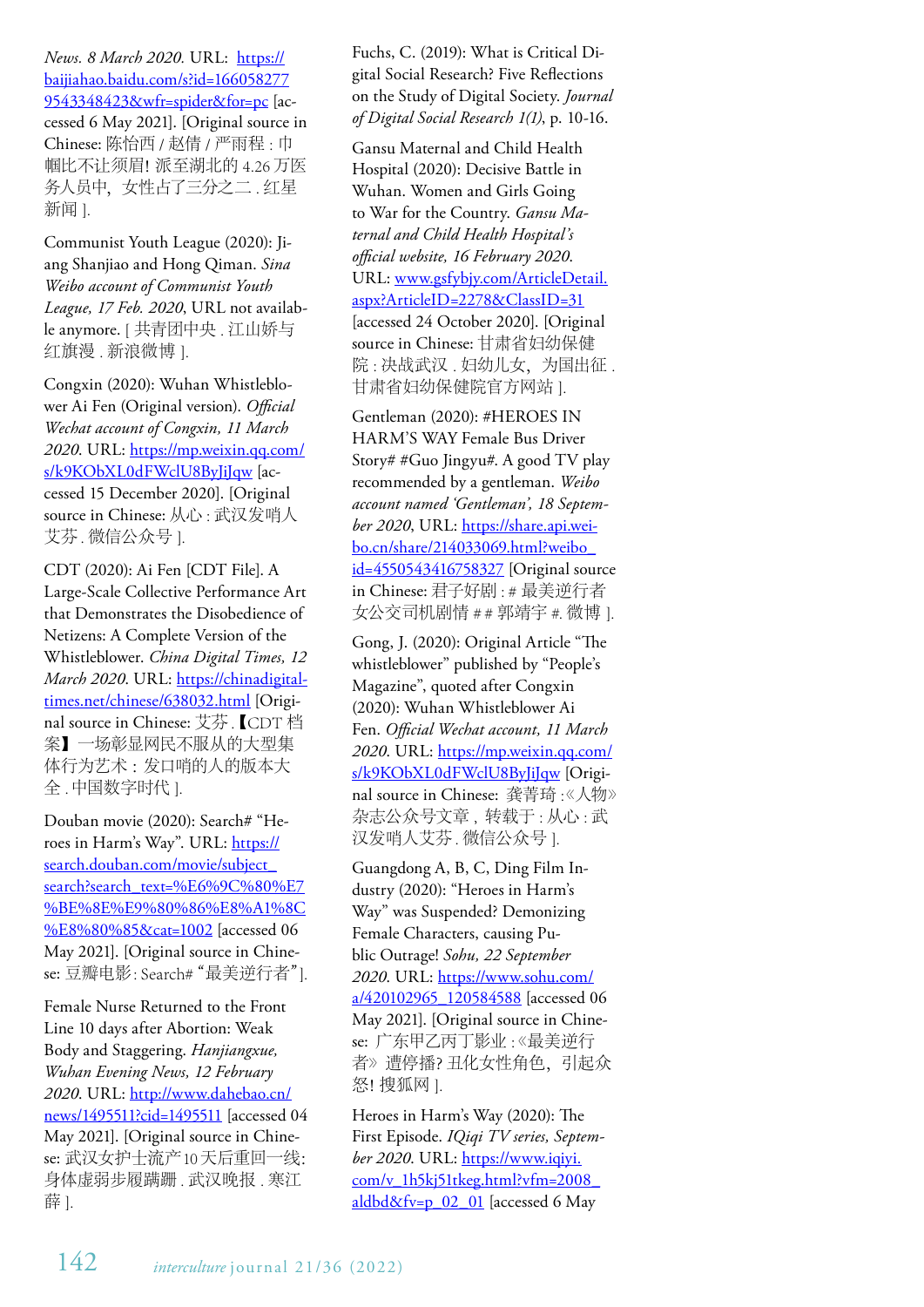2021]. [Original source in Chinese: 最 美逆行者 :第一季 逆行 . 爱奇艺电视 剧 1.

Ho, P. S. Y. / Jackson, S. (2021): Locating Sexual Politics and Gendered Lives: East Asian Perspectives. *Journal of Gender Studies 30(5)*, p. 503-511. URL: https://doi.org/10.1080/09589236.2021 .1930179

Hou, H. L. (2015): On Fire in Weibo. Feminist Online Activism in China. *Economic and Political Weekly 50(17)*, p. 79-85. URL: https://www.jstor.org/ stable/24481829

How to judge the behavior of a hospital that donates 'progesterone' to female workers at the frontline of the epidemic? What are the side effects of 'progesterone'? Does it violate the rights of women? *Zhihu Question-and-answer website, 18 Feb. 2020*. URL: www.zhihu.com/question/372662611 [accessed 29 Sep. 2020]. [Original source in Chinese: 佚名 . 如何看待某医院向疫情 前线捐「黄体酮」的行为 ?「黄体酮」 有哪些副作用 ? 是否侵犯了女性的权 益 ? 知乎问答 1.

Huang, Q. / Yang, W. /Liu, C. (2020): Top Support is Here! These Doctors Have all Arrived in Wuhan (Hashtag: #The nation supports Wuhan.# #The most beautiful retrograde men rush to support Wuhan#). *Changjiang Daily, 26 January 2020*. URL: https://weibo.com/ttarticle/p/ show?id=2309404465091360719312 (see also URL: https://share.api.weibo.cn/share/246315895.html?weibo\_ id=4465091363997399 [accessed 31 January 2021].[Original source in Chinese: 黄琪 / 杨蔚 / 刘晨玮 : 顶级支援 来了!这些医生都已抵达武汉 (# 全国 驰援武汉 # # 最美逆行者驰援武汉 #). 长江日报 ].

Huanhuan, J. (2020): Shaving a female nurse's head is not worth the publicity. *Weibo account 'Huanhuan speaking 520', Sina Weibo, 19 February 2020*. URL: https://weibo.com/ttarticle/p/ show?id=2309404473476902682667 [accessed 20 July 2020]. [Original source in Chinese: 缓缓君."给女护士剃 光头不值得拿来宣传," 缓缓说 520, 新浪微博 ].

Jiang, Y. (2012): *Cyber-Nationalism in China. Challenging Western Media Portrayals of Internet Censorship in China.* Adelaide: University Press.

jcq15 (2020a): The whistle Blower - Original Text. *GitHub, 11 March 2020*. URL: https://github.com/jcq15/whistle/ blob/master/%E5%8F%91%E5%93%A 8%E5%AD%90%E7%9A%84%E4% BA%BA-%E5%8E%9F%E6%96%87. md [accessed 15 Dec. 2020]. [Original source in Chinese: jcq15: 发哨子的人 - 原文 . GitHub].

jcq15 (2020b): Vertical version. *GitHub, 11 March 2020*. URL: https://github. com/sidney1994/whistle/commit/ c99efbc215feb62ce93d78065b4fde9cbfalacel [accessed 15 Dec. 2020]. [Original source in Chinese: jcq15: 竖版 . GitHub].

jcq15 (2020c). Vertical serpentine.txt (Flash back version). *GitHub, 11 March 2020*. URL: https://github.com/sidney1994/whistle/blob/master/%E7%B A%B5%E5%90%91%E8%9B%87%E5 %BD%A2.txt [accessed 15 Dec. 2020]. [Original source in Chinese: jcq15: 纵 向蛇形 .txt. GitHub].

jcq15 (2020d). Abstract words (Emoji version). *GitHub, 11 March 2020.*  URL: https://github.com/sidney1994/ whistle/blob/master/%E6%8A%BD%E 8%B1%A1%E8%AF%9D.md [accessed 15 Dec. 2020]. [Original source in Chinese: jcq15: 抽象话 . GitHub].

Kanai, A. (2015): Thinking beyond the Internet as a Tool: Girls' Online Spaces as Postfeminist Structures of Surveillance. In: Bailey, J. / Steeves, V. (eds).: *eGirls, eCitizens. Putting technology, theory and policy into dialogue with girls' and young women's voices.* Ottawa: University Press, p. 83-106. URL: https:// www.jstor.org/stable/j.ctt15nmj7f.7 [accessed 22 June 2021].

Kiguwa, P. (2019): Feminist Approaches: An Exploration of Women's Gendered Experiences. In: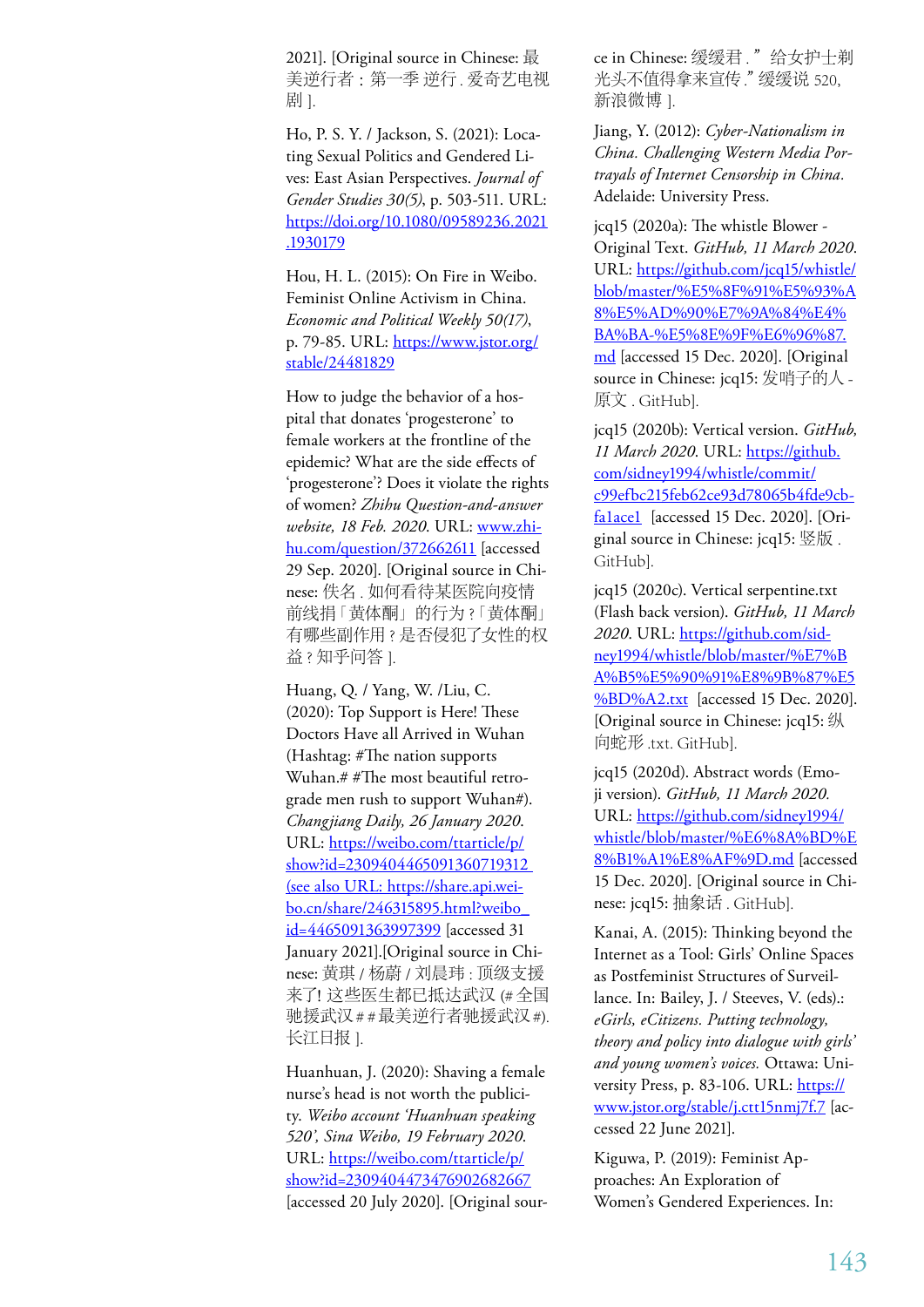Sumaya Laher, Angelo Fynn and Sherianne Kramer (eds.): *Transforming research methods in the social sciences. Case studies from South Africa.* Johannesburg: Wits University Press, p. 220- 235. URL: https://www.jstor.org/stable/10.18772/22019032750.19 [accessed 22 June 2021].

Kleine, C. (2021): Has Confucius won the Corona war? *ReCentGlobe Blog #40,* University of Leipzig, 12 Jan 2021. URL: https://recentglobe.uni-leipzig. de/zentrum/detailansicht/artikel/ blog-has-confucius-won-the-coronawar-2021-01-12/ [accessed 03 March 2021].

Leurs, K. (2017): Feminist Data Studies: Using Digital Methods for Ethical, Reflexive and Situated Socio-Cultural Research. *Feminist Review 115*, p. 130-154.

Li, J. / Li, X. (2017): Media as a Core Political Resource: The Young Feminist Movements in China. *Chinese Journal of Communication 10(1)*, 1-18. DOI: 10.1080/17544750.2016.1274265 [accessed 5 August 2021].

Liang Y. (2020a): Sister's Warm Complain. *Sina Weibo, 11 February 2020, 12:55 p.m*. URL: m.weibo. cn/1306934677/4470765007119703 [accessed 24 September 2020]. [Original source in Chinese: @ 梁钰 Stacey. "姐妹战疫安心行动 " 新浪微博 ].

Liang, Y. (2020b): 2020 year-end summary of activities she participated in. *Sina Weibo, 23 Feb. 2020.* URL: https://m.weibo.cn/detail/4474934317342891 [accessed 03 April 2021]. [Original source in Chinese: 梁钰 stacey. 2020 予她同行年终总 结, 微博 1.

Liao, X. (2020): Yesterday was the most absurd day since the birth of WeChat's public accounts! *Sichuan Education Observation WeChat Official Account, 12 March 2020*. URL: https://mp.weixin. qq.com/s/rJ2FXnH4SiBUUn7BvP0E-FQ [accessed 15 December 2020]. [Original source in Chinese: 廖信忠.昨 天,是微信公号诞生以来最荒谬的 一天!. 四川教育观察微信公众号 .].

Lingshan Charity Foundation (2021): Self-introduction. *Website of Lingshan Charity Foundation*. URL: http://www. lingshanfoundation.org/show?id=1 [accessed 02 August 2021]. [Original source in Chinese: 灵山慈善基金 : 简 介 ].

Lingshan Charity Foundation (2020): Announcement of the Sisters War Epidemic Relief Action Project in 2020. *Website of Lingshan Charity Foundation, 12 March 2020*. URL: http://www.lingshanfoundation.org/ newsDetail?id=298 [accessed 02 August 2021]. [Original source in Chinese: 灵山慈善基金 : 2020 年姐妹战疫安 心行动项目公示 ].

Liu, F. (2014): From Degendering to (Re)Gendering the Self: Chinese Youth Negotiating Modern Womanhood. *Gender and Education 26(1)*, p. 18-34. DOI:10.1080/09540253.2013.860432.

Luo, Y. (2020): Don't let Yourself be Categorized nor Objectified, Don't Be Ashamed. *WeChat account of Luo Yansu (mszhangziyan@foxmail.com), 8 March 2020*. URL: https://mp.weixin.qq.com/ s/OCaL\_ZMlUYluJNeZ4Emwew [accessed 28 January 2021]. [Original source in Chinese: 萝严肃 : 不被定义, 拒绝物化,赶走羞耻 . 微信公众平台].

Mao, C. (2020): Feminist Activism via Social Media in China. *Asian Journal of Women's Studies 26(2)*, p. 245-258. URL: https://doi.org/10.10 8ß/12259276.2020.1767844 [accessed 05 August 2021].

Mimei (2020): According to the Health Commission's announcement, 31 provinces, autonomous regions and municipalities across the country have achieved this... I want to tell you in particular that 70% of these people are women, great women. *Weibo, 18 September 2020*. URL: https://share.api.weibo. cn/share/213978883.html?weibo\_ id=4550520393708800 [Original source in Chinese: 迷妹 . 中央指导组、卫 健委发出号召之后,基本是全国的 31 个省区市,都做到了这一点……我要 特别跟你讲的就是,这些人群里边 有 70% 是女性,伟大的女性 . 微博 ].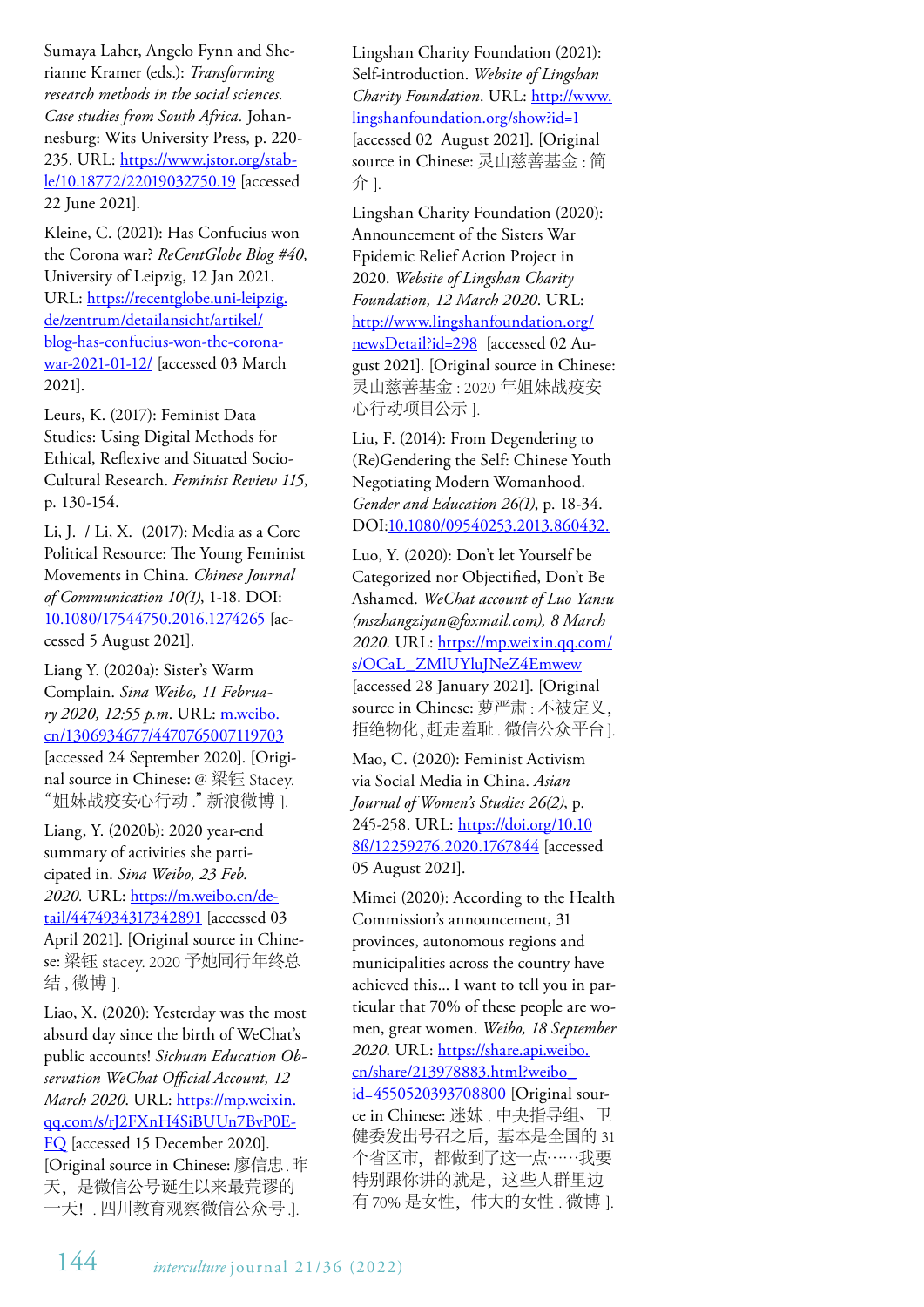Misssmeow (2020): Why isn't there any female medical personnel represented in Zhejiang TV New Year Eve Performance? Outrageous. *Douban Group, 30 December 2020*. URL: https://www.douban.com/group/ topic/206633231/?dt\_dapp=1&dt platform=com [accessed 28 Jan. 2021]. [Original source in Chinese: Misssmeow: 浙江卫视跨年医务人员代表 无女性?就离谱 . 豆瓣小组 ].

Mou, Y. / Cui, Y. / Wang, J. / Wu, Y. / Li, Z. / Wu, Y. (2021): Perceiving Sexual Harassment and #metoo Social Media Campaign Among Chinese Female College Students. *Journal of Gender Studies*, (no indication of journal's volume), p. 1-15. URL: https://doi.org/10.1 080/09589236.2021.1884848 [accessed 05 August 2021].

Mountain man (2020): Nurses from Gansu Maternity and Child Health Hospital Shave their Heads and Go to the Front. *Tencent* Video, uploaded by Mountain man, 17 February 2020. URL: v.qq.com/x/page/a30679njwbx. html? [accessed 24 October 2020]. [Original source in Chinese: Mountain man. 甘肃妇幼保健院 护士剃光头上 前线. 腾讯视频 ].

NeuroCai (2020a, 2020b, 2020c): Braille version, Morse code version, and Mao's calligraphy version of Gong Jingqi's media article, quoted after: NeuroCai (2020): Today is the most amazing and absurd day since the birth of WeChat's public accounts. *Wechat official account, 12 March 2020*. URL: https://mp.weixin.qq.com/ s/6b0QJYGu5pvnPfY9o59TVg [accessed 15 December 2020]. [Original source in Chinese: Neuro Cai: 今天是 微信公号诞生以来 最惊艳荒谬的一 天 . 微信公众号 ].

Nine-month-pregnant nurse rushed to the front line of the fight against the epidemic despite the opposition of her family. *Di Brother talked events,* Weibo, 17 February 2020. URL: https:// share.api.weibo.cn/share/212390861. html?weibo\_id=4473023891058846 [accessed 04 May 2021]. [Original source in Chinese:【怀孕 9 个月的护士不 顾家人反对,奔赴在抗疫一线】. 帝 哥说事儿微博 . 2021.2.17. 微博 ].

Peng, A. Y. (2020a): *A Feminist Reading of China's Digital Public Sphere.* Palgrave Macmillan. URL e-book: https:// doi.org/10.1007/978-3-030-59969-0 [accessed 05 August 2021].

Peng, A. Y. (2020b): Alipay Adds "Beauty Filters" to Face-Scan Payments: A form of Patriarchal Control over Women's Bodies. *Feminist Media Studies 29(4)*, p. 582-5. URL: https:// doi.org/10.1080/14680777.2020.17507 79 [accessed 05 August 2021].

People's Daily (2020a): Relief pants are also war-fighting supplies, pay attention to the needs of first-line medical care during the menstrual period. *People's Daily (Source: Southern Metropolis Daily), 13 February 2020*. URL: https://baijiahao.baidu.com/s?id=165840 3414138590485&wfr=spider&for=pc [Original source in Chinese: 人民日报 : 安心裤也是战疫物资,关注一线医 护生理期需求 . 人民日报 ( 来源 : 南 方都市报 )].

People's Daily (2020b): National Health Commission: "Female medical workers account for 2/3". *Weibo account of People's Daily Online, 8 March 2020*. URL: m.weibo.cn/status/4480228837996207? [accessed 28 October 2020]. [Original source in Chinese: 人民网 : 国家卫健委 : "抗疫 女性医务人员占 2/3". 人民网 , 微博 ].

People's Daily (2021a): Official Account of *People's Daily* on Douyin. URL: https://v.douyin.com/esk6qa9/ [Original source in Chinese: 人民日报抖音官方 账号页面 ].

People's Daily (2021b): Official Account of *People's Daily* on Weibo. URL: https://weibo.com/u/2803301701 [accessed 11 July 2021]. [Original source in Chinese: 人民日报微博官方账号页 面 ].

Plastic river (2020): See some comments from women and their family members who participated in the fight against the epidemic. It's really disappointing.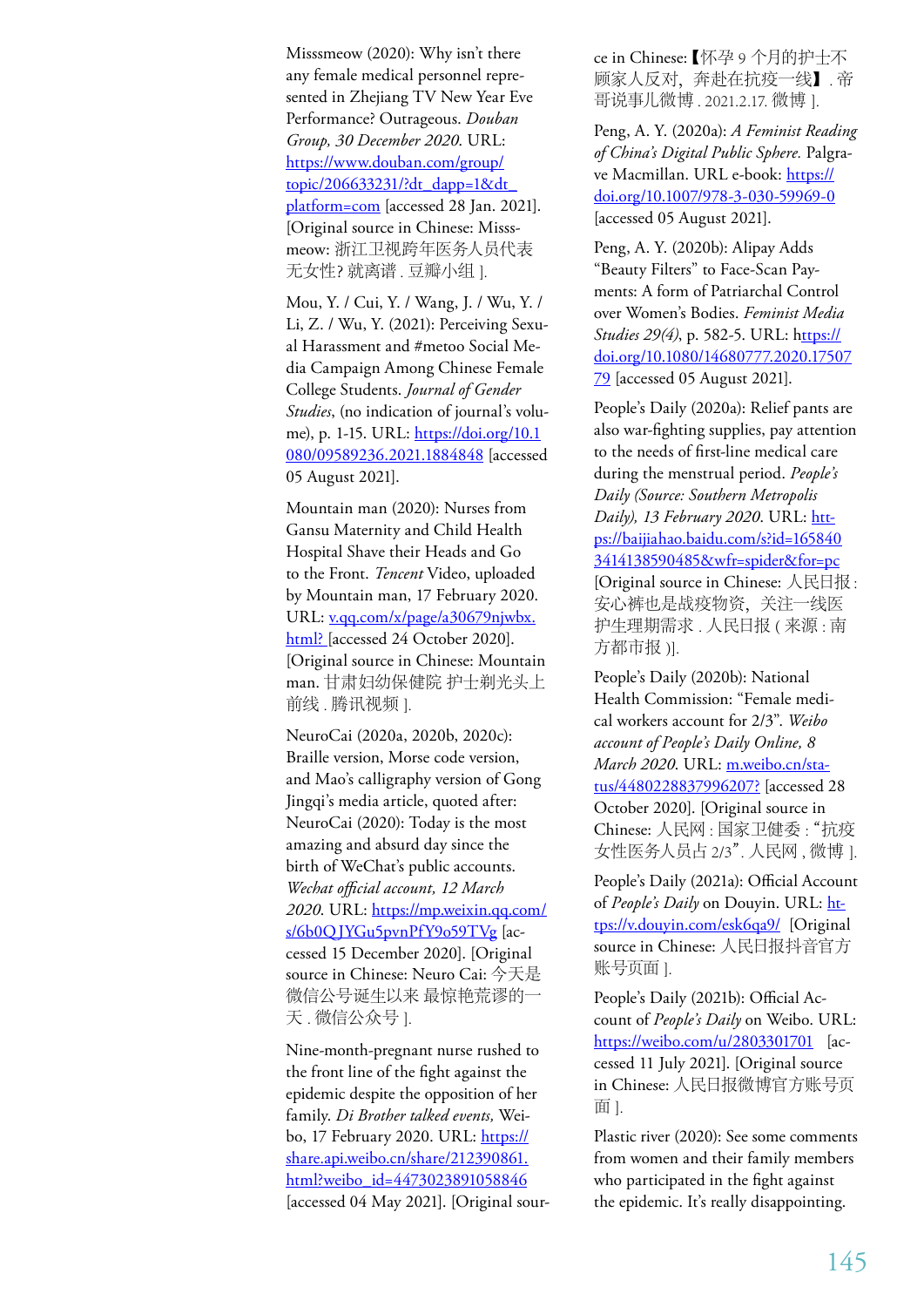*Weibo account 'Plastic river', 18 September 2020*. URL: https://share.api.weibo. cn/share/213978992.html?weibo\_ id=4550512227390728 [Original source in Chinese: 塑料河 : 看到参与抗疫 的女性本人及家人的一些评论 , 真的 是心寒 . 微博 1.

Plus One New Biography Postgraduate Entrance Examination (2020): Is it women being punched or is it feminism? Is feminism put in danger during the age of the Internet?" *Zhihu question & answer online forum, 09 July 2020*. URL: https://zhuanlan.zhihu.com/ p/158215152 [accessed 16 July 2021]. [Original source in Chinese: 加壹新传 考研. "女拳还是女权? 互联网时代 下,女权主义危矣?". 知乎 ].

Qu, C. (2020): Heroes in harm's way's Douban rating score has been updated. *Douban Group, 20 Sep. 2020*. URL: https://www.douban.com/group/ topic/194464336/ [accessed 06 May 2021] [Original source in Chinese: 屈 楚萧 : 最美逆行者豆瓣评分有已经更 新. 豆瓣小组 1.

Ruanti bu wending (2020): Hope you can regard the issue about the Communist Youth League's virtual idol rationally. *Bilibili, 19 February 2020.* URL: https://www.bilibili.com/read/ cv4732063/ [accessed 6 May 2021]. [Original source in Chinese: 软体不稳 定 . 希望大家能理性看待共青团虚拟 偶像一事 . B 站 ].

Schneider, F. (2018): *China's Digital Nationalism.* New York: Oxford University Press.

Schroeder, R. (2018): Digital Media and the Rise of Right-Wing Populism. In: Schroeder, R.: S*ocial Theory after the Internet. Media, Technology, and Globalization.* London: UCL Press, p. 60-81.

Schrodinger's Rainbow Cat (2020): Should the virtual idols of the Communist Youth League really be treated like this? *Bilibili, 19 Feb. 2020*. URL: https://www.bilibili.com/read/cv4734889/ [accessed 6 May 2021]. [Original source in Chinese: 薛定谔の彩虹猫 : 共青团 的虚拟偶像真的该被这样对待吗? B 站 ].

Shuju, Y. (2020): The full text of "The whistle blower" in Chinese, English and German. *Wechat official account, 11 March 2020*. URL: https://mp.weixin. qq.com/s/432ZYBlXUiBCaA-22NmB-TQ [accessed 15 December 2020]. [Original source in Chinese: 数据猿 : 《发哨子的人》中英德三语言版本完 整全文 . 微信公众号 ].

Sijiubei (2020): Hey! Jiang Shanjiao! Do you have your period, too? Do you need to shave your head? *WeChat public account 'Two dried bean curd sticks', February 18, 2020*, pp. 1-17, here: p. 8. URL: mp.weixin.qq.com/s/bf8UTtwbLA03Izt-9n\_gwA [accessed 9 August 2020]. [Original source in Chinese: 肆 九北. "嘿! 江山娇! 你也来月经吗? 你需要剃光头吗 ?" 微信公众号 '两 根腐竹' 1.

Southern Metropolis Daily (2020): From menstrual poverty to menstrual shame, the lack of sex education behind the quarrel caused by bulk sanitary napkins. B*ilibili, 1 September 2020*. URL: https://www. bilibili.com/read/cv7438463?share\_ medium=iphone&share\_ plat=ios&share\_ source=COPY&share\_tag=s i&timestamp=1617631025&unique  $k=$  He7SL [accessed 6 May 2021]. [Original source in Chinese: 南方都市 报:从月经贫困到月经羞耻,散装卫 生巾引发争吵背后缺失的性教育 . 南 方都市报 ].

Talk with you about sea and ice (2020): Jiang Shanjiao, who was born in 2020 @why is it endless, is endless. *Sina Weibo, 18 Feb. 2020*. URL: m.weibo. cn/2744057410/4473354142871566 [accessed 18. October 2020]. [Original source in Chinese: 同你语海和冰 . 2020 年生的江删娇 @ 为什么它永无 止境 它就是永无止境 . 新浪微博 .]

The Land (2020). The main problem is that there is no proper sex education in China. *WeChat, 8 March 2020*. URL: https://mp.weixin.qq.com/s/OCaL\_ ZMlUYluJNeZ4Emwew [accessed 28 January 2021]. [Original Chinese translation: The Land. "明明是性教育的 锅", 微信公众平台 ].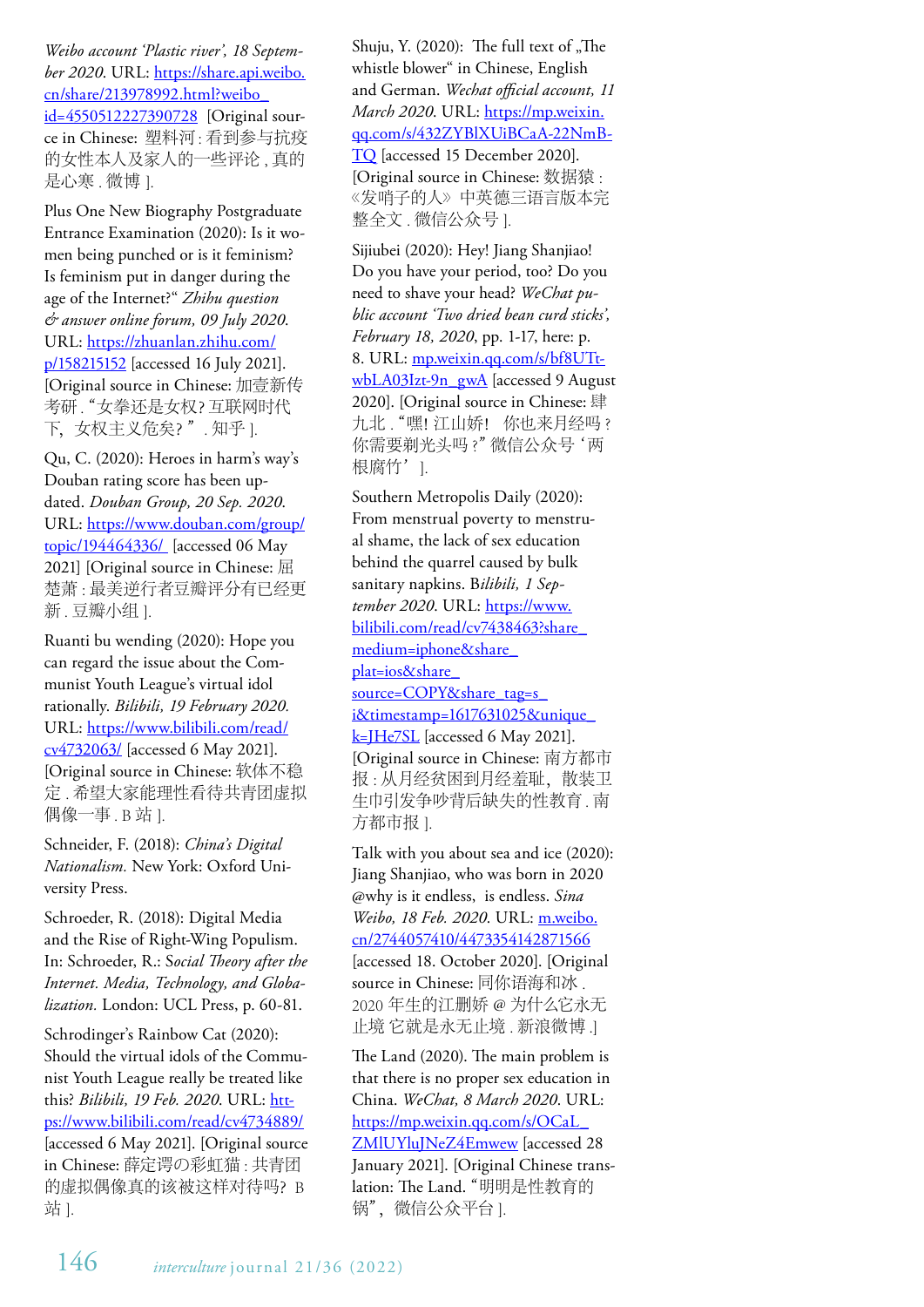Tu, W. (2002): Implications of the Rise of "Confucian" East Asia. In: Eisenstadt, S. N. (ed.): *Multiple Modernities.* New Brunswick: Transaction Publishers, p. 195-218.

Tucau and social categories (2020): The person who blew the whistle (shame version) - Record the most absurd day since the birth of WeChat's public accounts. *Read the key, 11 March 2020*. URL: https://www.du1.cn/index-166. html [accessed 29 August 2021]. [Original source in Chinese: 吐槽与社会类 别。发哨子的人(耻辱版)- 记录微 信公号诞生以来最荒谬的一天。读 钥 ].

Wang, B. / Driscoll, C. (2018): Chinese Feminists on Social Media: Articulating Different Voices, Building Strategic Alliances. *Journal of Media & Cultural Studies 33(1)*, p. 1-15. URL: https://doi. org/10.1080/10304312.2018.1532492 [accessed 21 June 2021].

Wang, P. (2020a): Reporting and Combating the Health Crisis: An Analysis of the PRC Media During the Covid-19 Pandemic (2019-2020). *Media Asia 47(3-4)*, p. 152-161. URL: https://doi.or g/10.1080/01296612.2020.1847995

Wang, V. (2020b): A TV Drama on China's Fight with Covid-19 Draws Ire over its Depiction of Women. *New York Times, 20 Sep. 2020*. URL: www. nytimes.com/2020/09/20/world/ asia/china-tv-women-coronavirus. html?smtyp=cur&smid=fb-nytimes [accessed 29 October 2020].

Why is 'Heroes in harm's way' being scored by Douban? Too many bad reviews. 25 September 2020. *Qulishi*. URL: http://www.qulishi.com/article/202009/442852.html [Original source in Chinese:《最美逆行者》为什么 会被豆瓣锁分?差评太多 . 趣历史 ].

Witt, M. A. / Redding, G. (2012): China: Authoritarian Capitalism. Faculty & Research Working Paper, INSEAD, The Business School for the World, 1-21. URL: http://ssrn.com/abstract=2171651.

Wu, A. X. / Dong, Y. (2019): What is Made-in-China Feminism(s)? Gender Discontent and Class Friction in Post-Socialist China. *Critical Asian Studies 51(4)*, p. 471-492. URL: https://doi.org /10.1080/14672715.2019.1656538 [accessed 21 June 2021].

Wu, D. D. / Mao, S. (2011): Media Discourses and Cultural Globalisation: A Chinese Perspective (editorial). *Critical Arts: South-North Cultural and Media Studies 25/1*, 1-6. DOI:10.1080 /02560046.2011.552202 [accessed 05 August 2021].

Wumenglousuibi (2020): New Beijing News Cultural Living Room: The meaning of nurses is to allow people to restore their freedom from illness and pain. *Weibo, 13 April 2020*. URL: https://share.api.weibo. cn/share/241205749.html?weibo\_ id=4493256303872617 [accessed 15 June 2020]. [Original source in Chinese: 无梦楼随笔 . 新京报文化客厅 :护 士存在的意义,是让人们恢复被病 痛限制的自由 . 微博 ].

Xiao, H. (2018): Searching for an Online Space for Feminism? The Chinese Feminist Group Gender Watch Women's Voice and its Changing Approaches to Online Misogyny. *Feminist Media Studies 18(4)*, p. 734-749. URL: https://doi.org/10.1080/14680777.2018. 1447430 [accessed 30 January 2021].

Xiao, S. (2020): Behind the Controversy about the "Bulk of Sanitary Napkins": The Hidden Issue of Global "Menstrual Poverty" and Women's Physiological Needs. *Beijing News weekly book review.* URL: https://weibo.com/ttarticle/p/ show?id=2309634544088429953414 [accessed 2 August 2021]. [Original source in Chinese: 肖舒妍 . "散装卫生 巾"争议背后 :被遮蔽的全球"月经 贫困"和女性生理刚需 . 新京报书评 周刊 1.

Xiaoxiang Morning News (2020): Among the 42,600 medical staff who rushed to help Hubei, more than 2/3 were heroines. 7 May 2020. URL: https://baijiahao.baidu.com/s?id=166603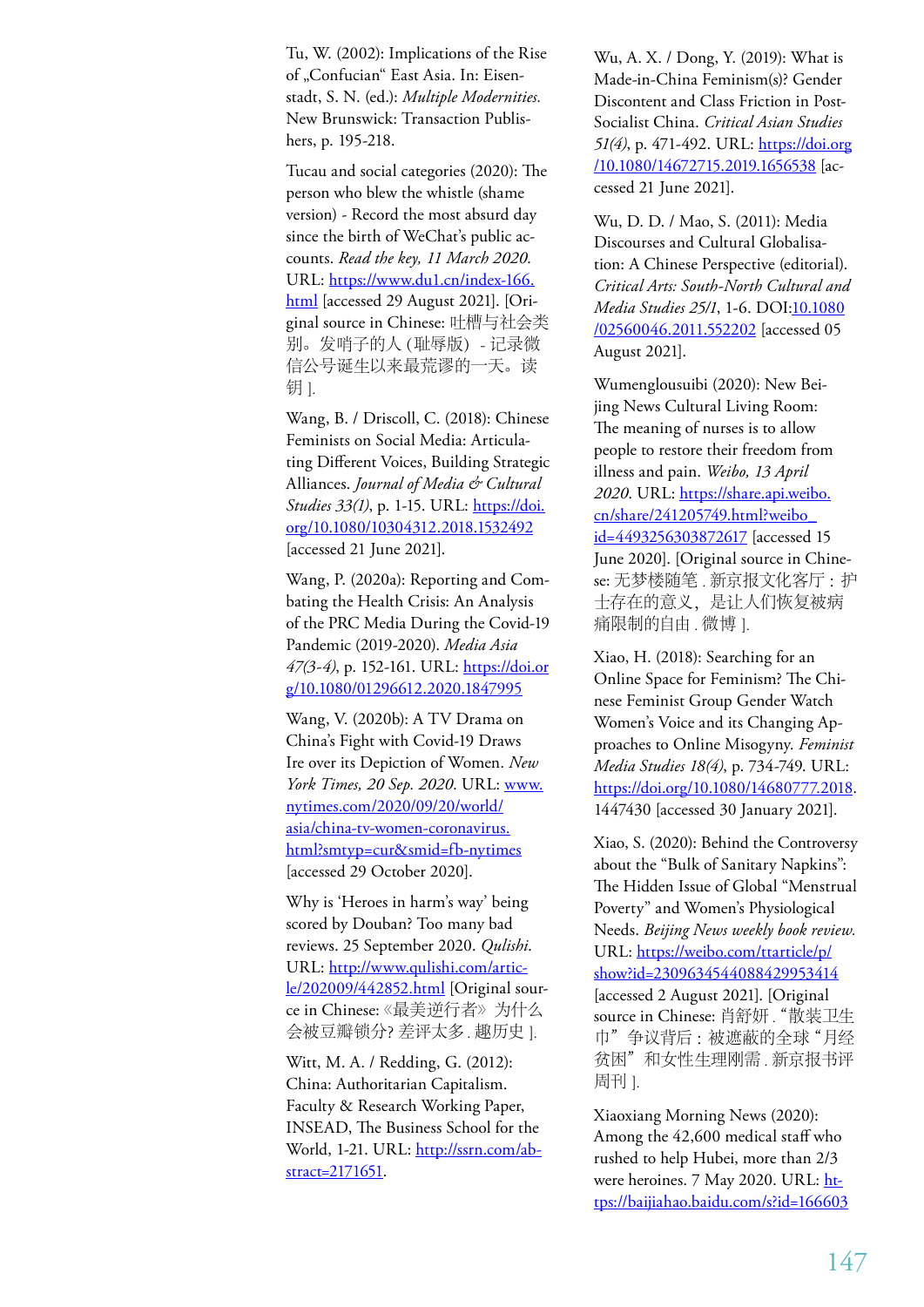#### 3359522364425&wfr=spider&for=pc

[accessed 6 May 20201]. [Original source in Chinese: 潇湘晨报 : 4.26 万驰援 湖北的医务人员中,超 2/3 是巾帼英 雄 ].

Yuan, H. Q. K. (2020): The whistle blower (Chinese Pinyin version). *Wechat official account, 11 March 2020.* URL: https://mp.weixin.qq.com/s/cdZ-HCSZoloLa5XSabAfORA [accessed 15 December 2020]. [Original source in Chinese: 远航轻课 : 发哨子的人 ( 汉 语拼音版 ). 微信公众号 ].

YZM (2020): The US Medical Director said that the Response to the New Coronary Pneumonia is "Reassuring": because Young People are more likely to Die from the Flu. *Global Times, 11 March 2020*. URL: https://baijiahao. baidu.com/s?id=1660850929286342 385&wfr=spider&for=pc [accessed 15 June 2020]. [Original source in Chinese: YZM: 美国医务总监说应对新冠 肺炎"放心": 因为年轻人更易死于 流感 . 环球时报 ].

Zhang, L. (2018): The Contradictions of "Women's Work" in Digital Capitalism: A "non-Western"/Chinese Perspective. *Feminist Media Studies 18(1)*, p. 147-151. URL: https://doi.org/10.108 0/14680777.2018.1407121 [accessed 15 January 2022].

Zhejiang TV (2021): New Year's Eve Gala. *Baidu Baike, 1 January 2021.* URL: https://baike.baidu.com/item/% E6%B5%99%E6%B1%9F%E5%8D% AB%E8%A7%862021%E8%B7%A8 %E5%B9%B4%E6%99%9A%E4%BC %9A [accessed 6 May 20201]. [Original] source in Chinese: 浙江卫视 2021 跨 年晚会 百度百科 ]. See also: Zhejiang TV (2021): New Year's Eve Gala Video. *Blueberry video*, 1 Jan. 2021. URL: http://www.zjstv.com/zcloud/ video/8268817.html [accessed 6 May 20201]. [Original source in Chinese: 浙 江卫视 2021 跨年晚会 . 2021.1.1. 蓝莓 视频 ].

Zhou Nuo (2020): Collection of hot events | You were taken away by these things in March. *WeChat public account of Internet Memory Institute, 31 March 2020*. URL: https://mp.weixin. qq.com/s/wLjsuE3-caG3yz0DeGEnQA [accessed 29 August 2021]. [Original source in Chinese: 周诺 . 热点盘点 | 3 月你被这些事刷过屏 . 互联网记忆所 微信公众号 ]